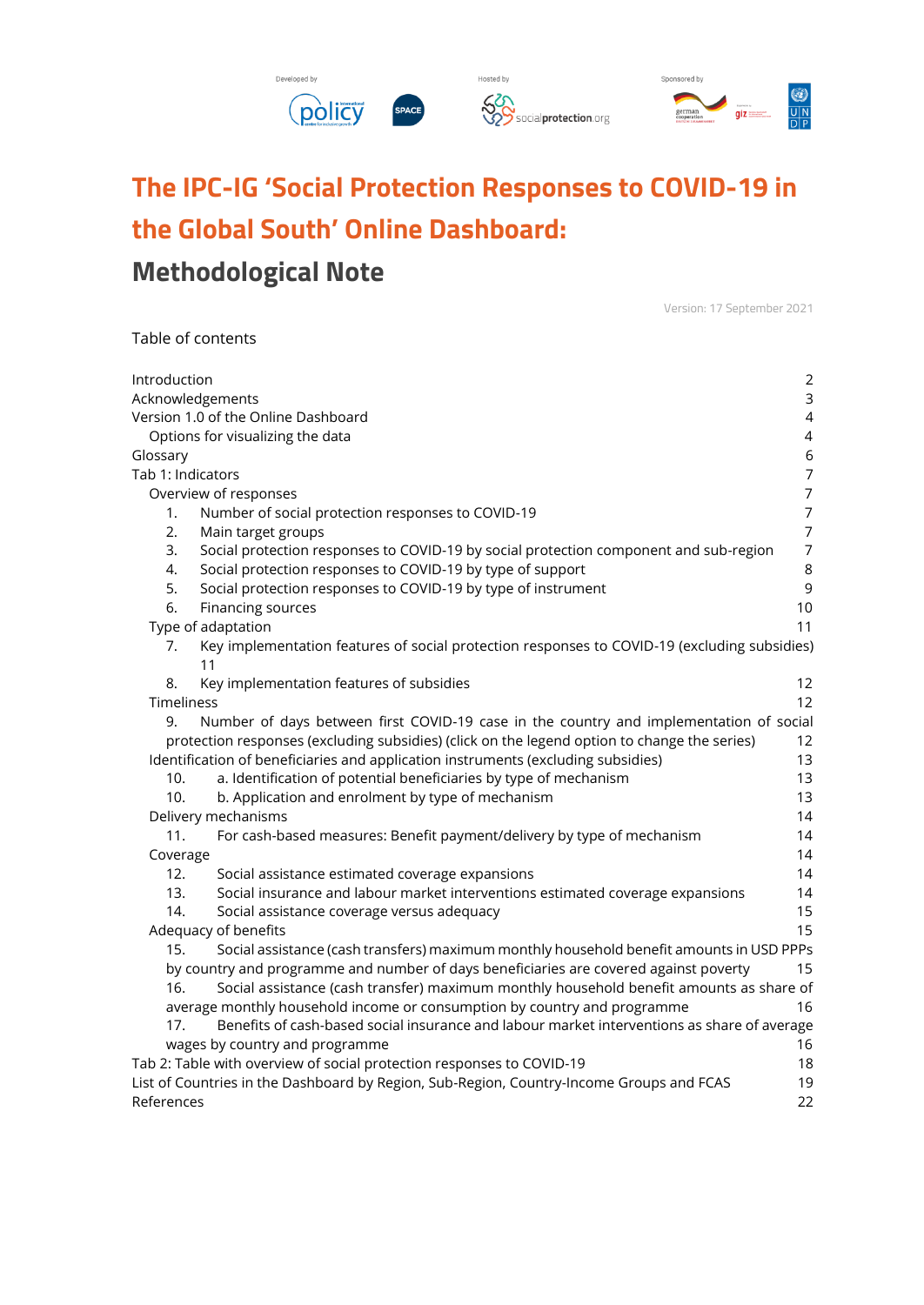## <span id="page-1-0"></span>**Introduction**

The 'Social protection responses to COVID-19 in the Global South' online dashboard, developed by the International Policy Centre for Inclusive Growth (IPC-IG) and partners, documents government measures using a shock-responsive social protection lens. The dashboard is based on a tracking matrix of social protection responses to COVID-19 with detailed information about several implementation features thereof, including: social protection (SP) components and instruments, linkages with existing programmes, types of change in implementation, main target groups, instruments used to identify beneficiaries, application procedures, programme delivery modalities, coverage estimates and benefit levels, legal framework, dates of announcement and implementation, and financing sources. Moreover, indicators can be disaggregated by region (3), sub-region (6) and country-income group (4), as well as according to the classification of fragile and conflict-affected states (FCAS).

#### For the **tracking matrix (excel file)**, click [here.](https://docs.google.com/spreadsheets/d/e/2PACX-1vRIwAx_17fmGICHjPxEMj7aany2EVCTjAAaEYAGr4ExfXt3hL4LN9dUCWJM_pZjZQ/pub?output=xlsx)

For the detailed **guidelines** on how each column of the mapping was completed, click [here.](https://socialprotection.org/sites/default/files/Guidelines_IPC-IG%20COVID-19%20SP%20response%20mapping_%20revised%20format_clean.pdf)

This mapping of social protection responses to COVID-19 aims to support the research on COVID-19 and social protection contributing to the evidence base that will inform governments, development partners, and civil society on innovations, gaps, and challenges that need to be considered to (i) ensure countries' recovery and progress towards the SDG target 1.3 and (ii) to foster preparedness for large covariate shocks in the future.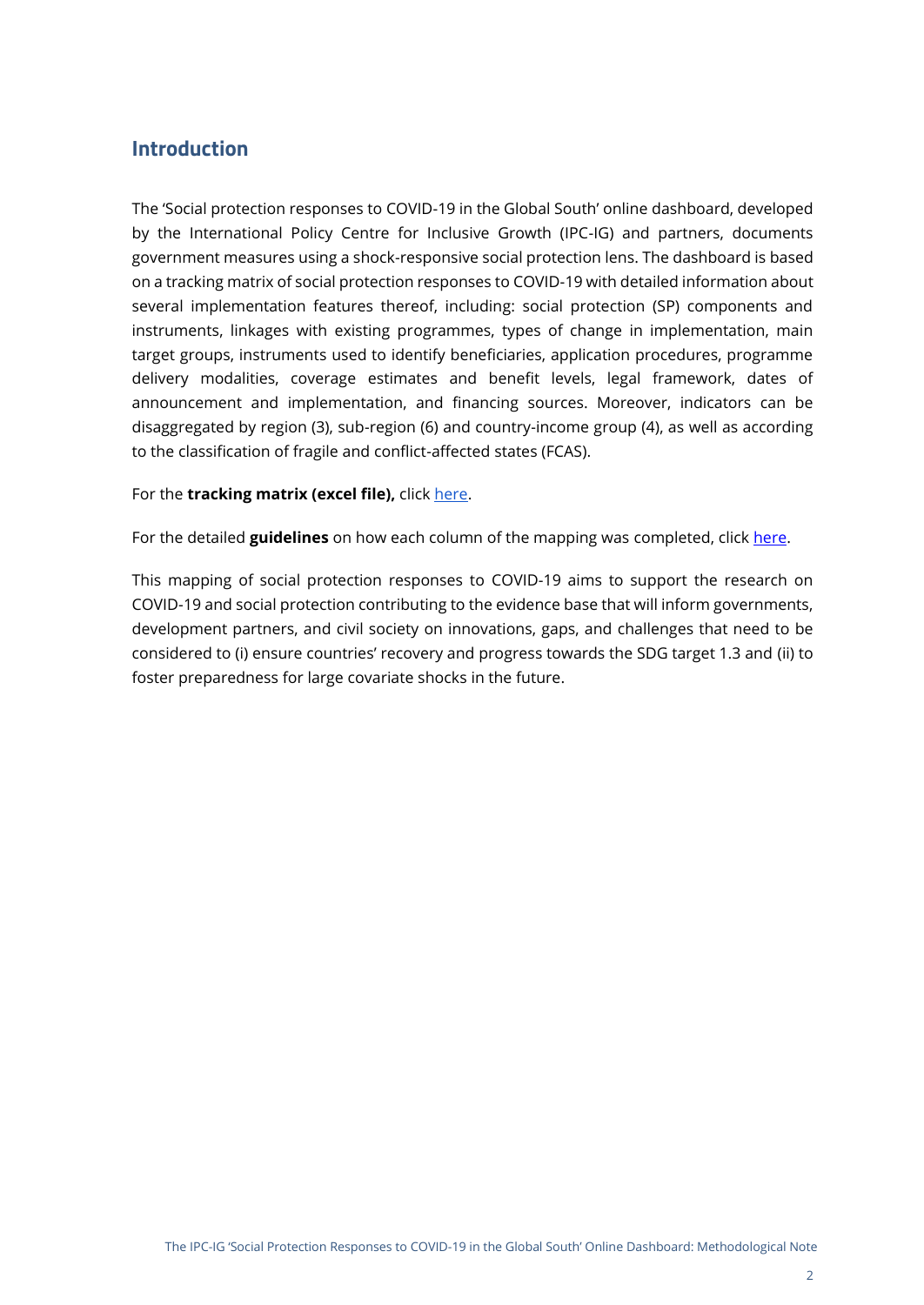## <span id="page-2-0"></span>**Acknowledgements**

#### **Mapping of social protection responses to COVID-19 in the Global South (tracking matrix):**

- IPC-IG Research Team: Fabio Veras Soares, Charlotte Bilo, Anna Carolina Machado, Marina Andrade, Nurth Palomo, Lucas Sato, Beatriz Burattini, Fabianna Ferreira, Isabela Franciscon, João Pedro Lang, Krista Alvarenga, Pedro Arruda, Yannick Markhof, João Pedro Dytz, Maya Hammad, Camila Pereira, João Pedro Lang, Luis Vargas Faulbaum, Marcela Cuervo, Gabriel Soyer, José Campos, Xiwen Yang, Merindah Loessl
- External contributors: Petra Bezdekova and Renata Nowak-Garmer (UNDP RSCA), Lena Gronbach (University of Cape Town), Thea Westphal
- UNVs: Mohammed Ayman, Reema Saffarini, Mehdi Hosseini, Alisha Maharjan, Debjani Roy, Elise Chrétien, Ifham Ibrahim, Khurram Arif, Lisasha Poudel, Maaire Francis, Sekar Ramadhani, Sudin Pradhan, Yang Ni, Carmen Elvira, Jade Al-Sharaf, Hyouk Son, Zhong Chen Tan, Megan Walters, Ayesha Burney, Yusra Uzair, Sara Peres Dias, Martina Astete, Marta Gualtieri, Laura Pagano, Cleonice León
- For inputs for the conceptual framework: Valentina Barca and Rodolfo Beazley (SPACE)

This mapping also drew on IPC-IG projects developed in partnership with: UNICEF Middle East and North Africa Regional Office (MENARO) and the UN Issue Based Coalition for Social Protection for the MENA/Arab Region; UNICEF Latin America and the Caribbean Regional Office (LACRO); UNICEF South Asia Regional Office (ROSA) and UNICEF Country Offices in Afghanistan, Bangladesh, Bhutan, India, Maldives, Nepal, Pakistan and Sri Lanka.

#### **Dashboard development:**

- IPC-IG Research Team: Marina Andrade, Charlotte Bilo, Anna Carolina Machado, Fabio Veras Soares, Merindah Loessl
- SPACE: Valentina Barca and Rodolfo Beazley
- IPC-IG Socialprotection.org Team: Patrícia Velloso, Mariana Balboni
- IPC-IG IT Team: André Lyra
- Aidata: Mateus B. Didoné

#### **Sponsoring:**

- United Nations Development Programme (UNDP)
- Deutsche Gesellschaft für Internationale Zusammenarbeit (GIZ)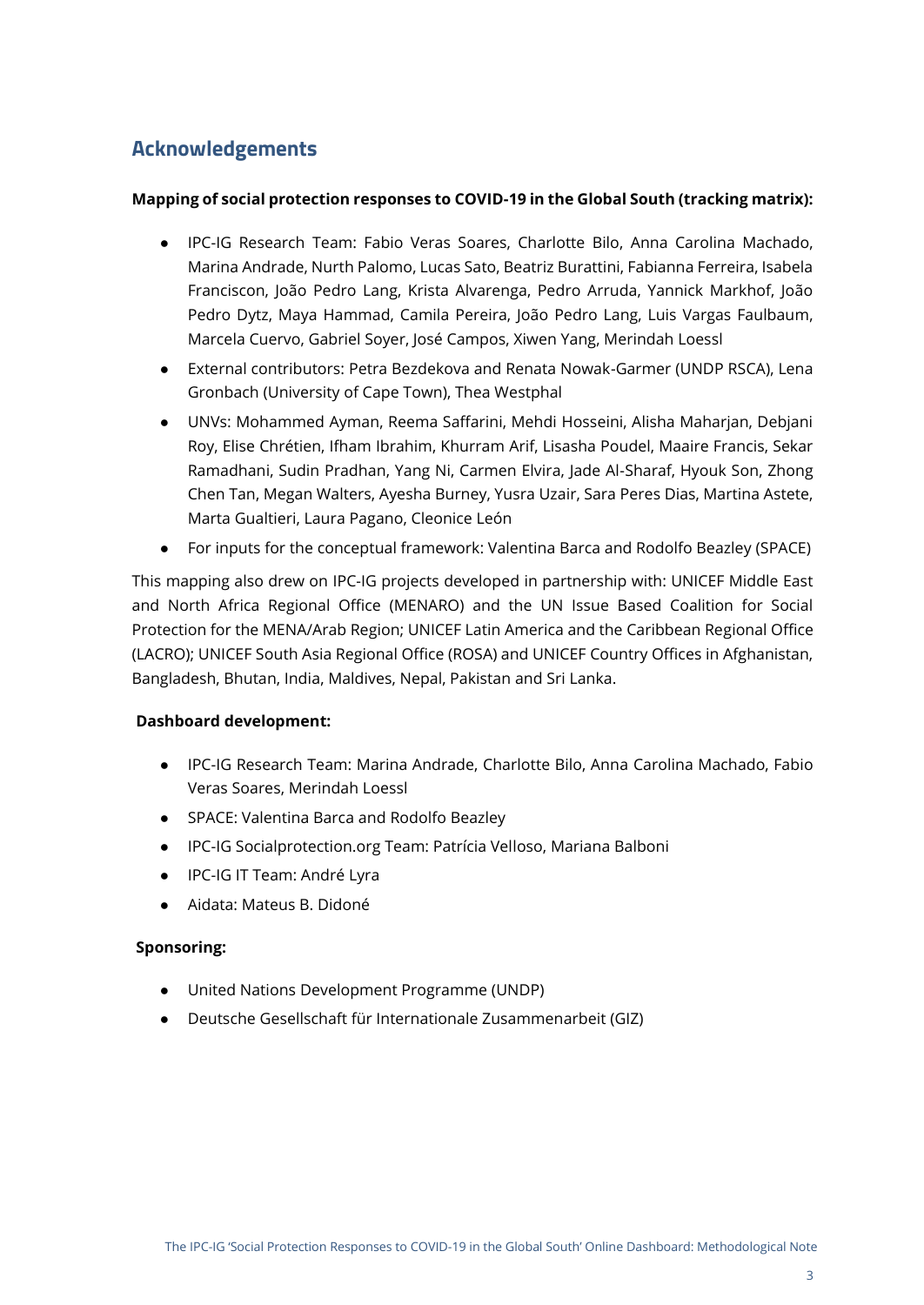## <span id="page-3-0"></span>**Version 1.0 of the Online Dashboard**

The Version 1.0 of the Online Dashboard presents the current state and latest developments of the research undertaken by the team in a visual manner. **For feedback, comments, or questions please contact the IPC-IG at dashboard@socialprotection.org**.

The Version 1.0 contains data updated until at least November 2020. Last round of updates for each region or sub-region are as follows:

- Latin America and the Caribbean: July 2021
- Middle East and North Africa: March 2021
- Sub-Saharan Africa: June 2021
- East Asia and Pacific: June 2021
- South Asia: November 2020

It includes 18 indicators created based on the variables available in the tracking matrix, and a summary table containing 13 selected variables from the matrix:

- Tab 1: 18 indicators analysing responses across 7 thematic sections
- Tab 2: Summary table with a brief overview of responses containing 13 selected variables from the tracking matrix

#### <span id="page-3-1"></span>**Options for visualizing the data**

- I. **The left-side bar has three icons that allow navigation between tabs** in the dashboard **and access to filter options**. The top icon returns tab 1 (indicators), the icon in the middle returns tab 2 (summary table), and the bottom icon opens and closes the Filters bar.
- II. **The Filters bar (located in the left-side bar) allows the application of twelve filters across tabs** when selected, namely:
	- A. Country income groups,
	- B. Fragile and Conflict Affected States (FCAS),
	- C. Regions,
	- D. Sub-regions,
	- E. Countries,
	- F. Social protection components and instruments,
	- G. Target groups
	- H. Financing source
	- I. Programme coverage of 1% (of the population or labour force) or higher, which helps to filter out programmes that have not yet been implemented, for which detailed information on their implementation was not found or with too narrow occupation-based benefits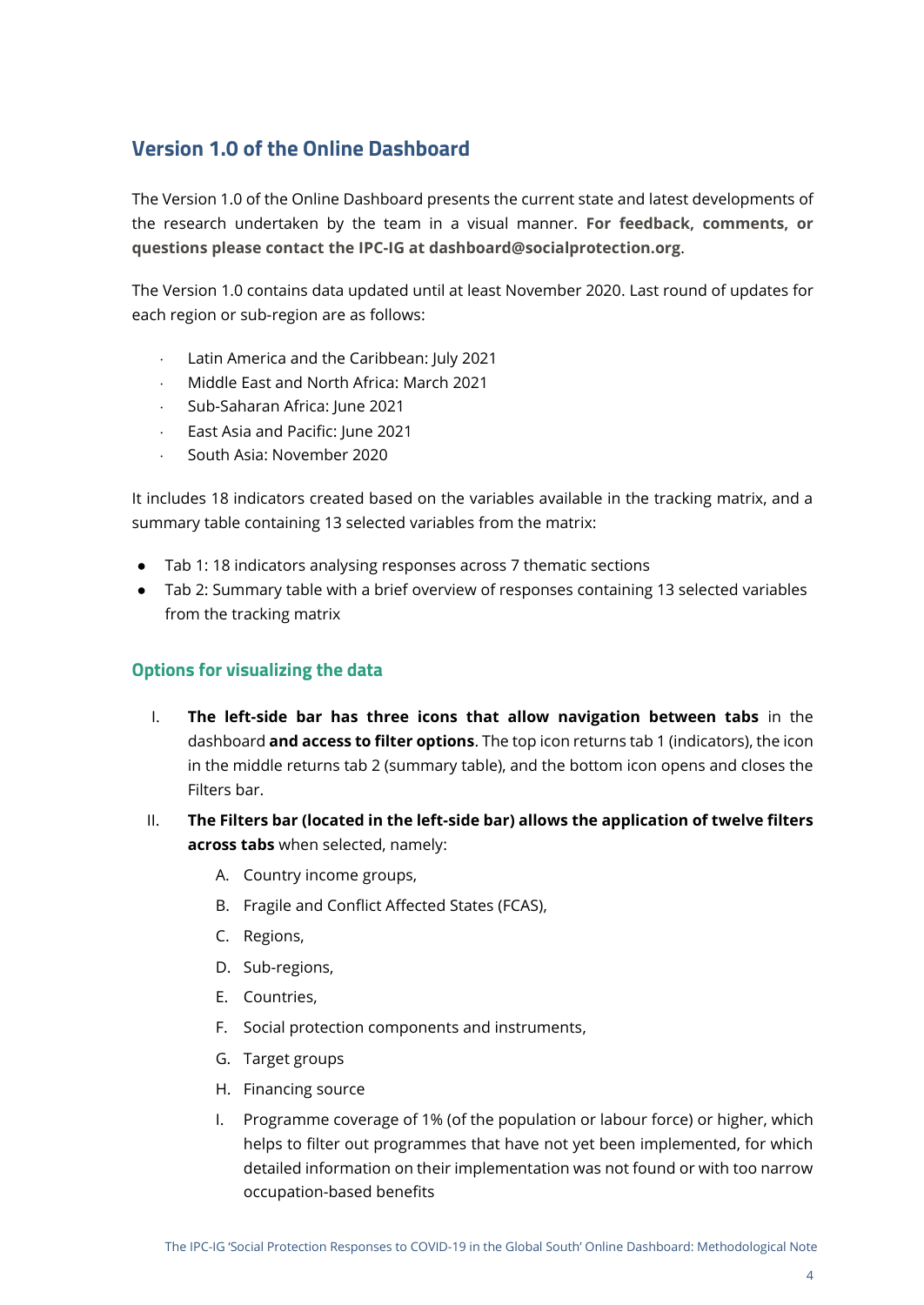- J. Extended programmes: Identifies programmes that were extended beyond their initial planned duration
- K. Non-nationals allowed to register
- III. **Filter by clicking:** By directly clicking on a data series in a figure or on a country in the map, a filter for that selection automatically applies to some of the figures and tables in tab 1 of the dashboard.
- IV. Each indicator has a **question mark icon** that appears when the mouse cursor hovers over a figure/table and where results shown in the figures/tables are exemplified and/or further notes from the author can be obtained.
- V. **Focus mode** (full-screen) is available for all the figures by clicking on the "Focus mode" button at the top-right of each figure.
- VI. When the mouse cursor hovers over a figure, a **pop-up box appears with a list of some of the SP Responses** being considered/counted or a tooltip with the name and value of the observation appears. The scroll-down option is not available for the pop-up list box.
- VII. Default visualization of the colour gradient in the map is for countries; **to change to sub-region visualization** click on the icon with an arrow pointing up, "Drill-up", located on the top-right corner. To reset, click on one of the following icons located in the topright corner of the map: "Expand all down one level of hierarchy" or "Go to the next level in hierarchy".
- VIII. When using the **'search' field in the map**, start typing the name of the country in the default language of your browser, and select it from the options in the drop-down menu that will appear. The searched location is marked with a pin in the map.
- IX. The 'search' field in the map locates countries but does not filter the map or the other indicators, i.e., the colour gradient remains the same when a country is pinned. **To filter the dashboard**, use the options in the Filters tab or click on a country or sub-region in the map. To reset the map after clicking on a location, click on the ocean areas.
- X. All figures have the **option to be visualised in table format**: by right-clicking on a figure a pop-up window appears with a menu that includes the option.
- XI. **The filter icon** on the top-right corner of each indicator shows what filters are being applied to the figures or tables.
- XII. **In tab 2, data can be ordered** for each column of the table by clicking on the triangle in the cells of the first row.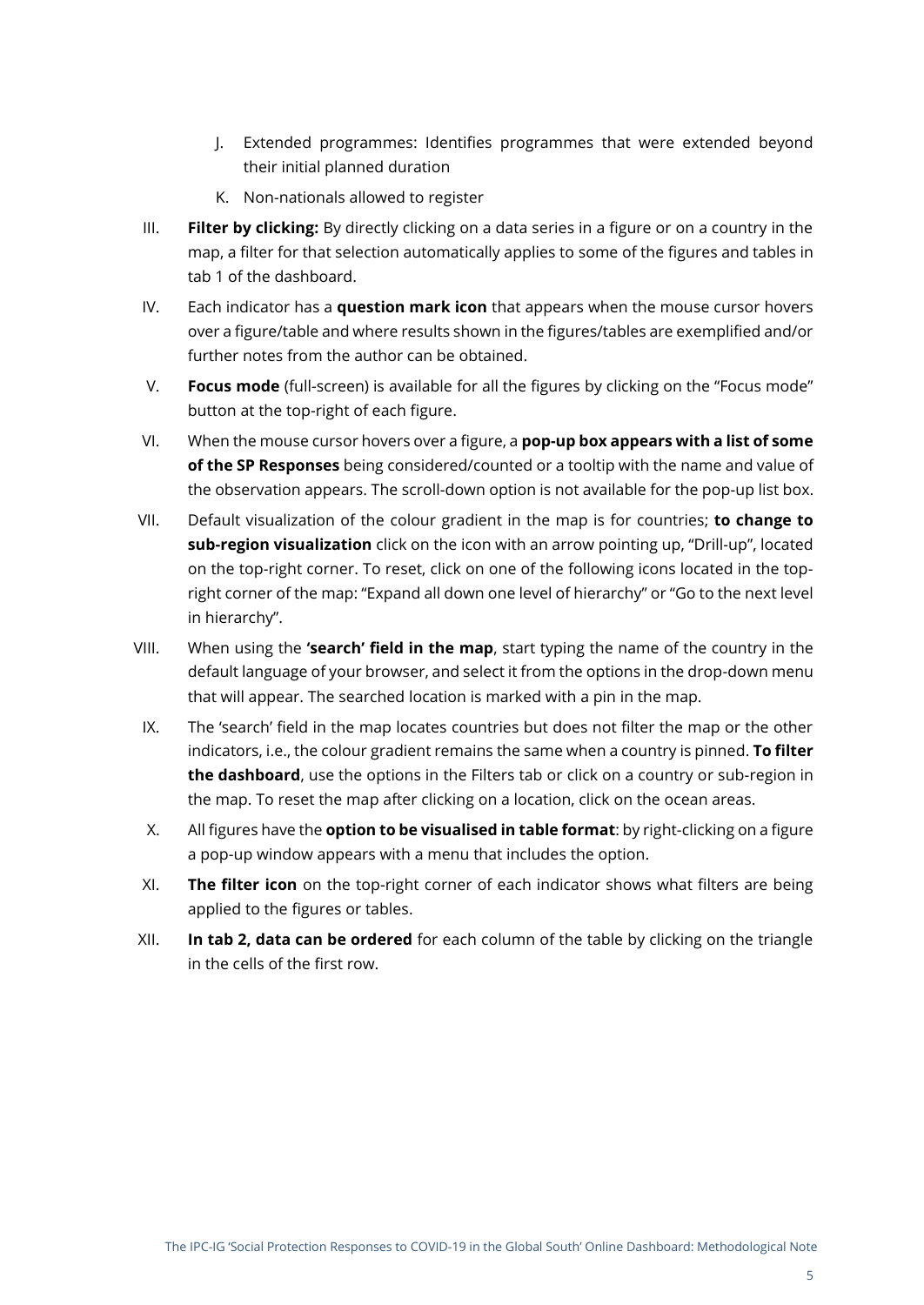## <span id="page-5-0"></span>**Glossary**

The taxonomy used in the IPC-IG mapping of social protection responses to COVID-19 is presented in this section.

| Concept                                                 | <b>Definition</b>                                                                                                                                                                                                                                                                                                                                                                                                                                                                                                                                                                         |
|---------------------------------------------------------|-------------------------------------------------------------------------------------------------------------------------------------------------------------------------------------------------------------------------------------------------------------------------------------------------------------------------------------------------------------------------------------------------------------------------------------------------------------------------------------------------------------------------------------------------------------------------------------------|
| <b>Social protection</b>                                | "set of policies and programs aimed at preventing or protecting all<br>people against poverty, vulnerability, and social exclusion<br>throughout their life-cycles, with a particular emphasis towards<br>vulnerable groups. Social protection can be provided in cash or in-<br>kind, through non-contributory schemes, providing universal,<br>categorical, or poverty-targeted benefits such as social assistance,<br>contributory schemes with social insurance being the most<br>common form, and by building human capital, productive assets,<br>and access to jobs." (ISPA, n.d.) |
| <b>Social protection</b><br>component                   | There are three SP components: Social assistance, social insurance<br>and labour market.                                                                                                                                                                                                                                                                                                                                                                                                                                                                                                  |
| <b>Social protection</b><br>instrument                  | Specific instrument used in implementation of each social<br>protection component.                                                                                                                                                                                                                                                                                                                                                                                                                                                                                                        |
| <b>Existing interventions,</b><br>measures or responses | Policies and programmes adopted in response to the COVID-19<br>crisis related to an existing programme.                                                                                                                                                                                                                                                                                                                                                                                                                                                                                   |
| New interventions,<br>measures or responses             | Policies and programmes adopted in response to the COVID-19<br>crisis not related to an existing programme. These can use the<br>existing structures of the social protection system but are not<br>considered as changes to an existing programme.                                                                                                                                                                                                                                                                                                                                       |
| <b>Horizontal or Coverage</b><br>expansion              | Covering new beneficiaries either through the expansion of an<br>existing SP programme or a new intervention.                                                                                                                                                                                                                                                                                                                                                                                                                                                                             |
| <b>Vertical expansion</b>                               | Increase in benefit value, in duration of benefits, or other new<br>programme components targeted at beneficiaries of existing SP<br>programmes.                                                                                                                                                                                                                                                                                                                                                                                                                                          |
| <b>Other implementation</b><br>change                   | Changes not classified as vertical or horizontal expansions, such as<br>anticipation of payments, early withdrawal of funds, changes in<br>benefit delivery modality, among others.                                                                                                                                                                                                                                                                                                                                                                                                       |

Source: IPC-IG 2017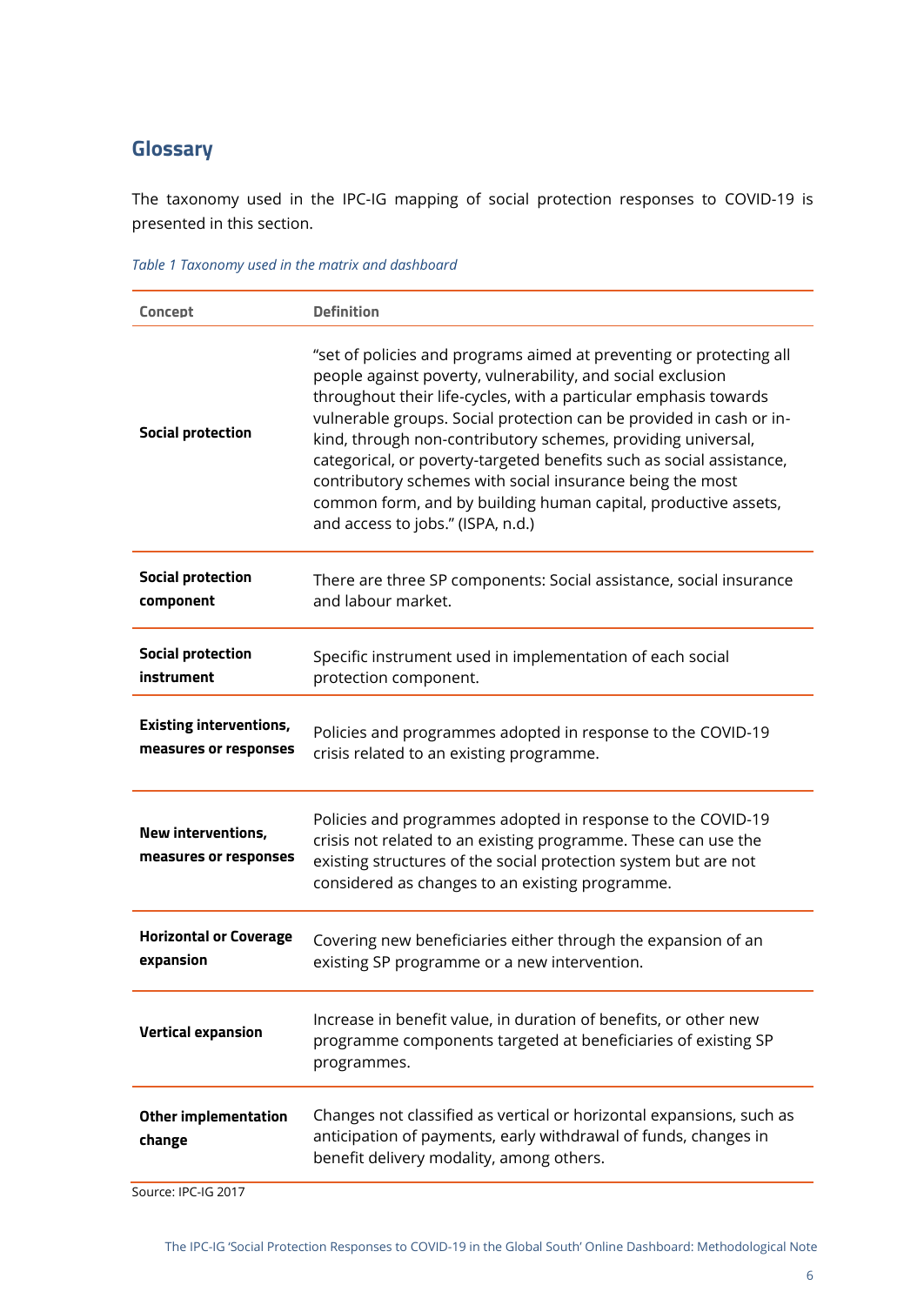## <span id="page-6-0"></span>**Tab 1: Indicators**

The indicators are divided into seven thematic sections, namely:

(1) overview of responses, which includes geographical coverage, main target groups, social protection components and instruments, and financing sources,

- (2) type of adaptation,
- (3) timeliness,
- (4) identification of beneficiaries and application/enrolment tools,
- (5) delivery mechanisms,
- (6) coverage, and
- (7) adequacy of benefits.

#### <span id="page-6-1"></span>**Overview of responses**

<span id="page-6-2"></span>**1. Number of social protection responses to COVID-19**

This indicator, illustrated in the map, yields the total count of all SP responses to COVID-19 at national level mapped by the IPC-IG team and partners. It counts the SP responses implemented by governments of countries in the Global South (see list of countries below) based on information available online. This indicator is available by sub-region and country (for regional and sub-regional classifications see [Table 5\)](#page-19-0).

#### <span id="page-6-3"></span>**2. Main target groups**

This indicator reveals the main target group(s) of the social protection responses and considers that a single response can have more than one target group. The categories included are the following:

- I. Formal workers
- II. Informal workers
- III. Both formal and informal workers
- IV. Vulnerable individuals (categorical targeting not related to work but to vulnerability), e.g., children, elderly, disabled, refugees, internally displaced persons (IDPs)
- V. Poor and vulnerable households
- VI. Universal

#### <span id="page-6-4"></span>**3. Social protection responses to COVID-19 by social protection component and sub-region**

This indicator shows the distribution of responses by component for the different sub-regions, and the total count of SP responses by type of SP component overall. The classification used to define SP components is as follows: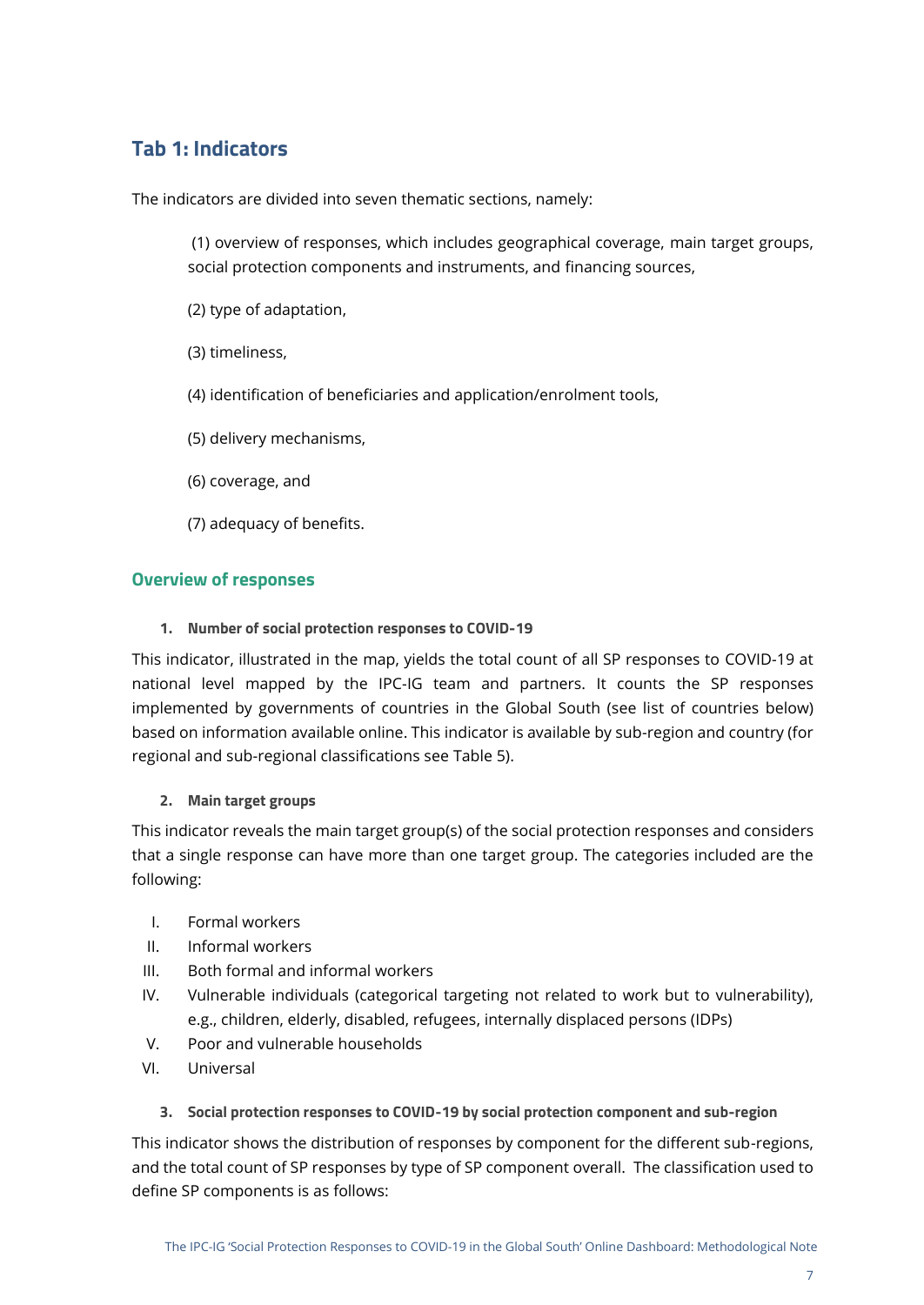- I. Social assistance
- II. Social insurance
- III. Labour market intervention

#### <span id="page-7-0"></span>**4. Social protection responses to COVID-19 by type of support**

Types of social protection support were identified according to the classification of social protection instruments used in the tracking matrix. The types of support are the following (see also [Table 2\)](#page-7-1):

- VII. Cash
- VIII. In-kind
- IX. Cash and in-kind
- X. Liquidity alleviation
- XI. Health insurance
- XII. Training, ALPM and child protection
- XIII. Resilience of the health sector
- XIV. Other

#### <span id="page-7-1"></span>*Table 2 Type of support according to social protection instruments*

| <b>Type of Support</b>       | <b>Social Protection Instrument</b>                                                                         |  |  |  |
|------------------------------|-------------------------------------------------------------------------------------------------------------|--|--|--|
|                              | Emergency cash transfer<br>$\bullet$                                                                        |  |  |  |
|                              | Unconditional cash transfer                                                                                 |  |  |  |
|                              | Conditional cash transfer                                                                                   |  |  |  |
|                              | Public works                                                                                                |  |  |  |
| Cash                         | Wage subsidy                                                                                                |  |  |  |
|                              | Unemployment benefits                                                                                       |  |  |  |
|                              | Sick leave, maternity, invalidity, and work-related injury                                                  |  |  |  |
|                              | benefits                                                                                                    |  |  |  |
|                              | Contributory pensions<br>$\bullet$                                                                          |  |  |  |
|                              | Severance pay and other benefits                                                                            |  |  |  |
|                              | Emergency in-kind transfer                                                                                  |  |  |  |
| In-kind                      | Unconditional in-kind transfer                                                                              |  |  |  |
|                              | Conditional in-kind transfer                                                                                |  |  |  |
|                              | School-feeding programme                                                                                    |  |  |  |
| <b>Cash and in-kind</b>      | Emergency cash and in-kind transfer                                                                         |  |  |  |
|                              | Subsidies                                                                                                   |  |  |  |
|                              | Subsidised credit for self employed                                                                         |  |  |  |
|                              | Cash support for micro, small and medium businesses                                                         |  |  |  |
| <b>Liquidity alleviation</b> | Subsidised credit for payroll                                                                               |  |  |  |
|                              | Flexibility in payment of social security contributions to                                                  |  |  |  |
|                              | employees and employers: reduction or deferral                                                              |  |  |  |
|                              | Flexibility in payment of social security contributions to self-<br>employed workers: reduction or deferral |  |  |  |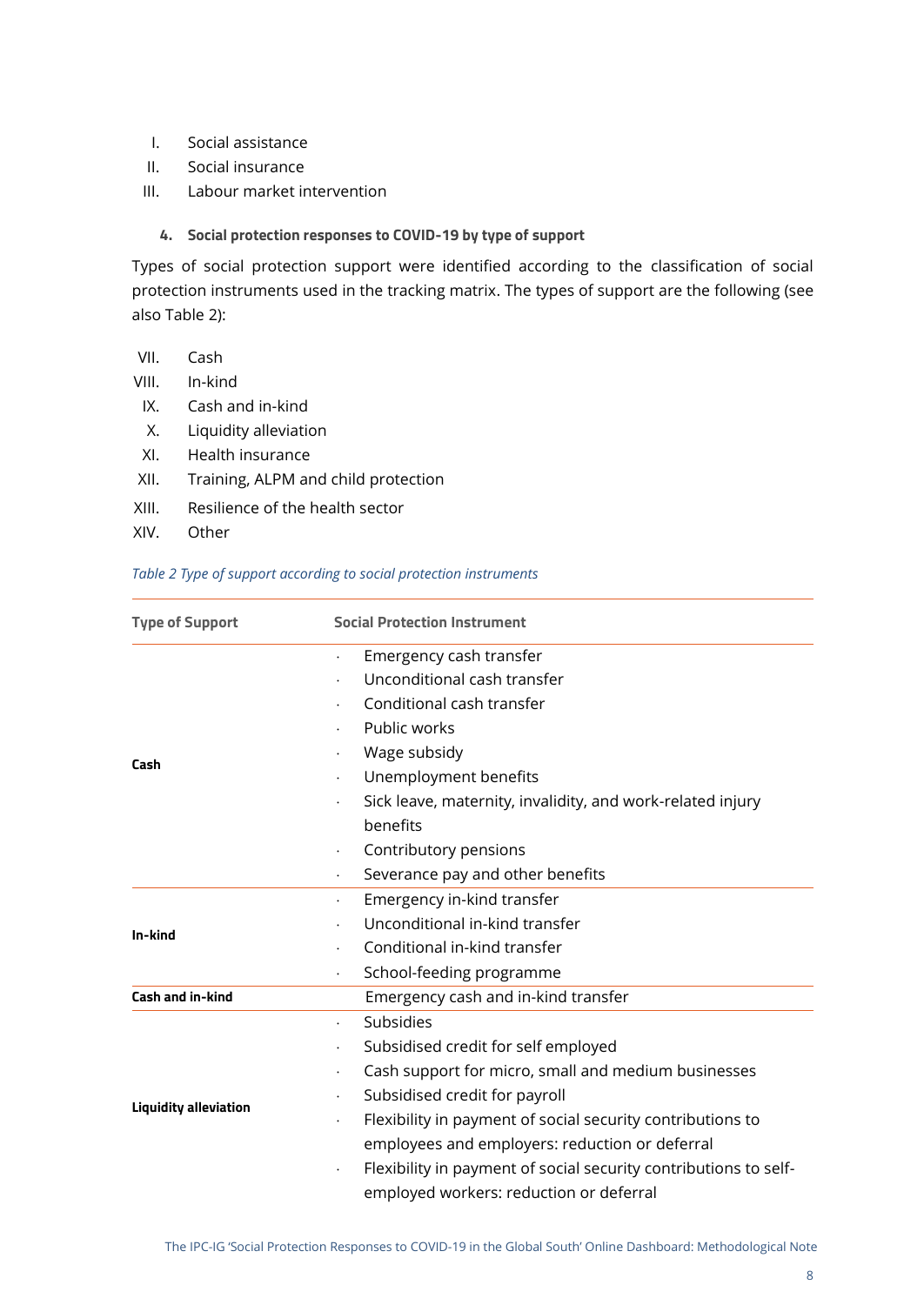| <b>Sector</b>                       |                      | workers                                                       |
|-------------------------------------|----------------------|---------------------------------------------------------------|
| <b>Resilience of the Health</b>     |                      | Insurance or other financial incentives to frontline/health   |
|                                     |                      | COVID-19-related restrictions measures                        |
| <b>Training, ALMP and childcare</b> | $\bullet$            | Childcare to support workers who need to work during          |
|                                     | $\bullet$            | Training and other active labour market policies (ALMP)       |
|                                     | $\ddot{\phantom{0}}$ | Health insurance                                              |
| <b>Health insurance</b>             | $\bullet$            | Non-contributory health insurance                             |
|                                     |                      | workers: waiver or deferral of rent, loan or tax payments     |
|                                     | $\bullet$            | Flexibility in rent, loan, and tax payments for self-employed |
|                                     |                      | waiving or deferring rent and loans                           |
|                                     |                      | Flexibility in rent, loan, and tax payments for employees:    |

#### <span id="page-8-0"></span>**5. Social protection responses to COVID-19 by type of instrument**

This indicator shows the total count of social protection responses by type of social protection instrument. A single measure can use multiple instruments/mechanisms. The classification used to define instruments is as follows:

Social assistance:

- I. Emergency cash transfer
- II. Emergency in-kind transfer
- III. Unconditional cash transfer, e.g.: Social pension, disability grant, poverty alleviation
- IV. Unconditional in-kind transfer
- V. Conditional cash transfer
- VI. Conditional in-kind transfer
- VII. School-feeding programme
- VIII. Subsidies to food, housing, utilities bill, loan and credit
- IX. Non-contributory health insurance
- X. Public works, i.e.: Cash for work or food for work
- XI. Emergency cash and in-kind transfer (combined)
- XII. Other

#### Social Insurance:

- I. Unemployment benefits
- II. Sick leave, maternity, invalidity and work-related injury benefits
- III. Health insurance
- IV. Contributory pensions
- V. Severance pay or other wage benefits, e.g.:  $13<sup>th</sup>$  or  $14<sup>th</sup>$  wage, family allowance
- VI. Other

#### Labour Market:

I. Flexibility in rent, loan, and tax payments for employees, e.g., waiver, reduction, and deferral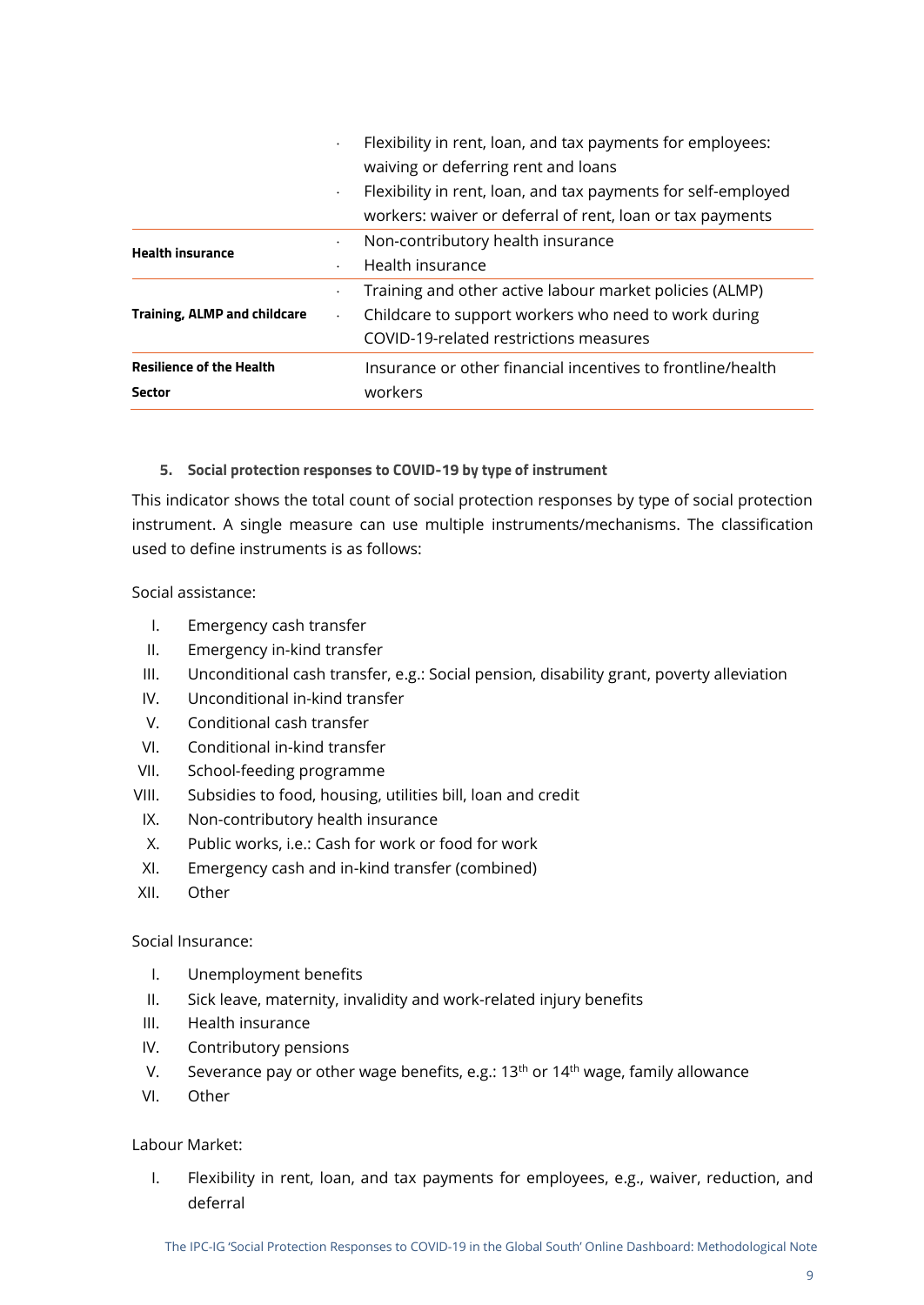- II. Wage subsidy in the context of contract/work suspension, reduction of working hours, or sick leave (paid to employers, employees and/or self-employed/own account workers)
- III. Flexibility in payment of social security contributions to employees and employers, e.g., waiver, reduction, and deferral
- IV. Subsidised credit for payroll
- V. Flexibility in payment of social security contributions to self-employed workers, e.g., waiver, reduction, and deferral
- VI. Subsidised credit for self-employed workers
- VII. Flexibility in rent, loan, and tax payments for self-employed workers, e.g., waiver, reduction, and deferral
- VIII. Cash support for micro, small, and medium businesses
	- IX. Training and other active labour market policies (ALMP)
	- X. Childcare to support workers who need to work during COVID-19-related restrictions measures
- XI. Insurance or other financial incentives to frontline/health workers (LM)
- XII. Other

To see all programmes in the figure, scroll-down the screen using the bar on the right. For a more detailed explanation on the categories listed above, consult the [mapping guidelines.](https://socialprotection.org/sites/default/files/Guidelines_IPC-IG%20COVID-19%20SP%20response%20mapping_%20revised%20format_clean.pdf)

#### <span id="page-9-0"></span>**6. Financing sources**

This indicator shows the distribution of responses by financing sources, classified as follows:

- I. Public
- II. Private
- III. Social security
- IV. International

In [Table 3,](#page-9-1) the types of financing sources mapped are further detailed.

|                | State budget                                                                                                                                                            |  |
|----------------|-------------------------------------------------------------------------------------------------------------------------------------------------------------------------|--|
|                | <b>Budget reallocation</b><br>٠                                                                                                                                         |  |
| <b>Public</b>  | COVID extrabudgetary fund<br>$\bullet$                                                                                                                                  |  |
|                | Contingency funds or reserves                                                                                                                                           |  |
|                | <b>Central Banks</b><br>$\bullet$                                                                                                                                       |  |
|                | Extra-budgetary funds (with private sources of financing, when an<br>$\bullet$<br>extrabudgetary fund received both public and private funding it was<br>counted twice) |  |
| <b>Private</b> | Zakat funds<br>$\ddot{\phantom{0}}$                                                                                                                                     |  |
|                | Individual or NGO donations<br>$\bullet$                                                                                                                                |  |
|                | Private sector donations                                                                                                                                                |  |
|                | Other                                                                                                                                                                   |  |
|                |                                                                                                                                                                         |  |

#### <span id="page-9-1"></span>*Table 3 Detail of financing sources*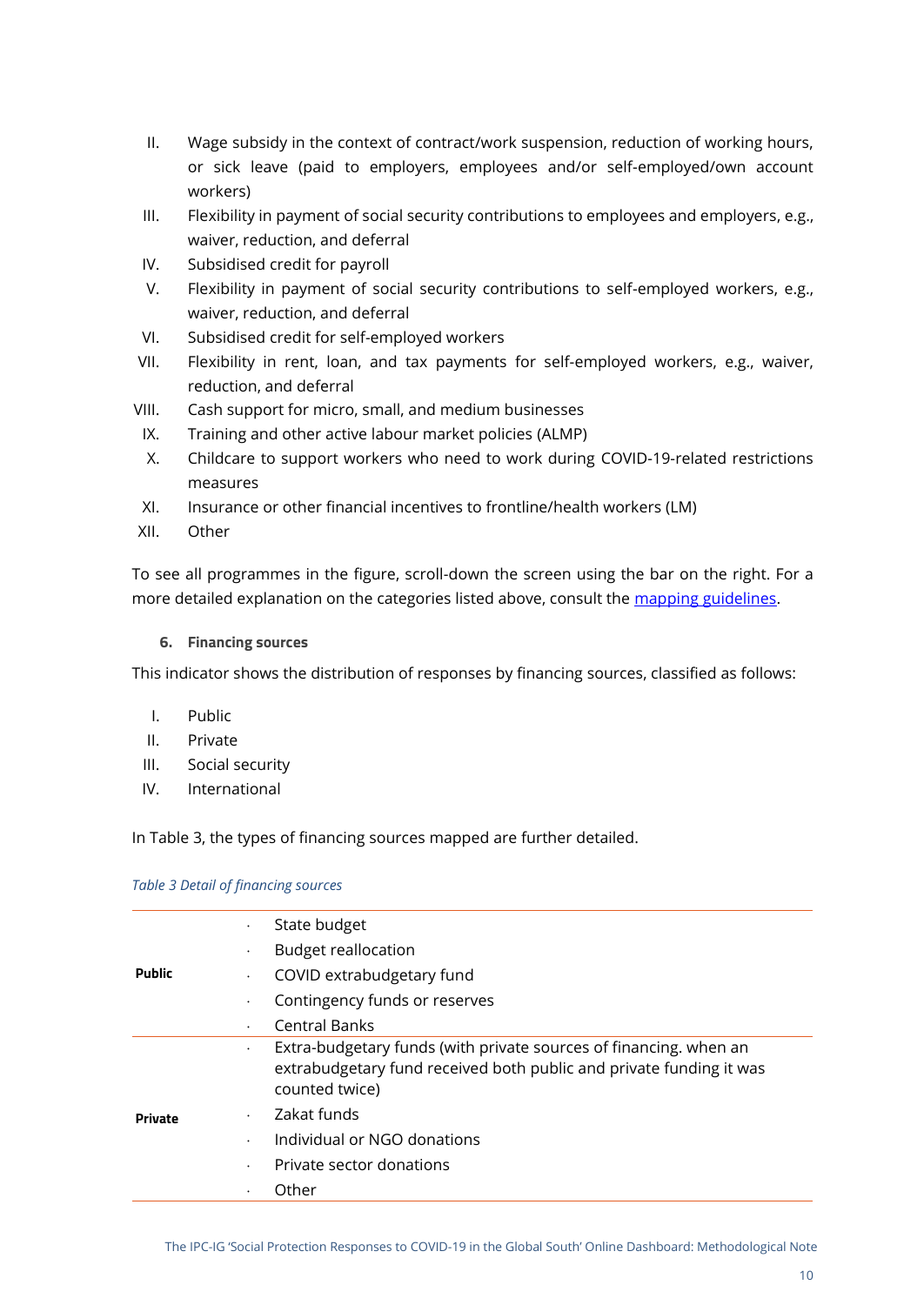| <b>Social Security</b> | Public/private social security funds      |  |  |  |
|------------------------|-------------------------------------------|--|--|--|
|                        | IMF/WB                                    |  |  |  |
| International          | Regional banks                            |  |  |  |
|                        | Donor country(ies), e.g., GIZ, FCDO, EU   |  |  |  |
|                        | International organisations, e.g., UN etc |  |  |  |

#### <span id="page-10-0"></span>**Type of adaptation**

<span id="page-10-1"></span>**7. Key implementation features of social protection responses to COVID-19 (excluding subsidies)**

The social protection responses by governments to the COVID-19 crisis, except for subsidies, were classified according to three different types of programme implementation and four combinations thereof, as follows:

- I. Coverage expansions only:
	- a. Increased coverage through existing programme
	- b. Increased coverage through new intervention
- II. Vertical expansions only:
	- a. Increased value of existing programme
	- b. New components for benefits of existing programmes
- III. Other implementation changes only:
	- a. Anticipation of payments or early withdrawal of funds
	- b. Changes in delivery modality
	- c. Waiver of conditionality
	- d. Flexibilization of payment duties
	- e. Other, detail
- IV. Coverage and vertical expansions
- V. Coverage expansion and other implementation changes
- VI. Vertical expansion and other implementation changes
- VII. Coverage expansion, vertical expansion, and other implementation changes

Vertical expansions can refer to an increase in the benefit value, in the duration of benefits, or other new programme components, such as additional benefits, targeted at beneficiaries of existing SP programmes. Coverage expansions refer to the inclusion of previously uncovered individuals (and /or families) either through the expansion of an existing SP programme or a new SP intervention. Other implementation changes refer to the sub-categories listed in item III above.

Note that one programme can potentially entail various changes, e.g.: a programme that increases coverage of an existing SP programme, i.e., coverage expansion, while simultaneously increasing the value of the grant for existing beneficiaries, i.e., a vertical expansion. Hence, in addition to "pure" horizontal or vertical expansions and implementation changes, four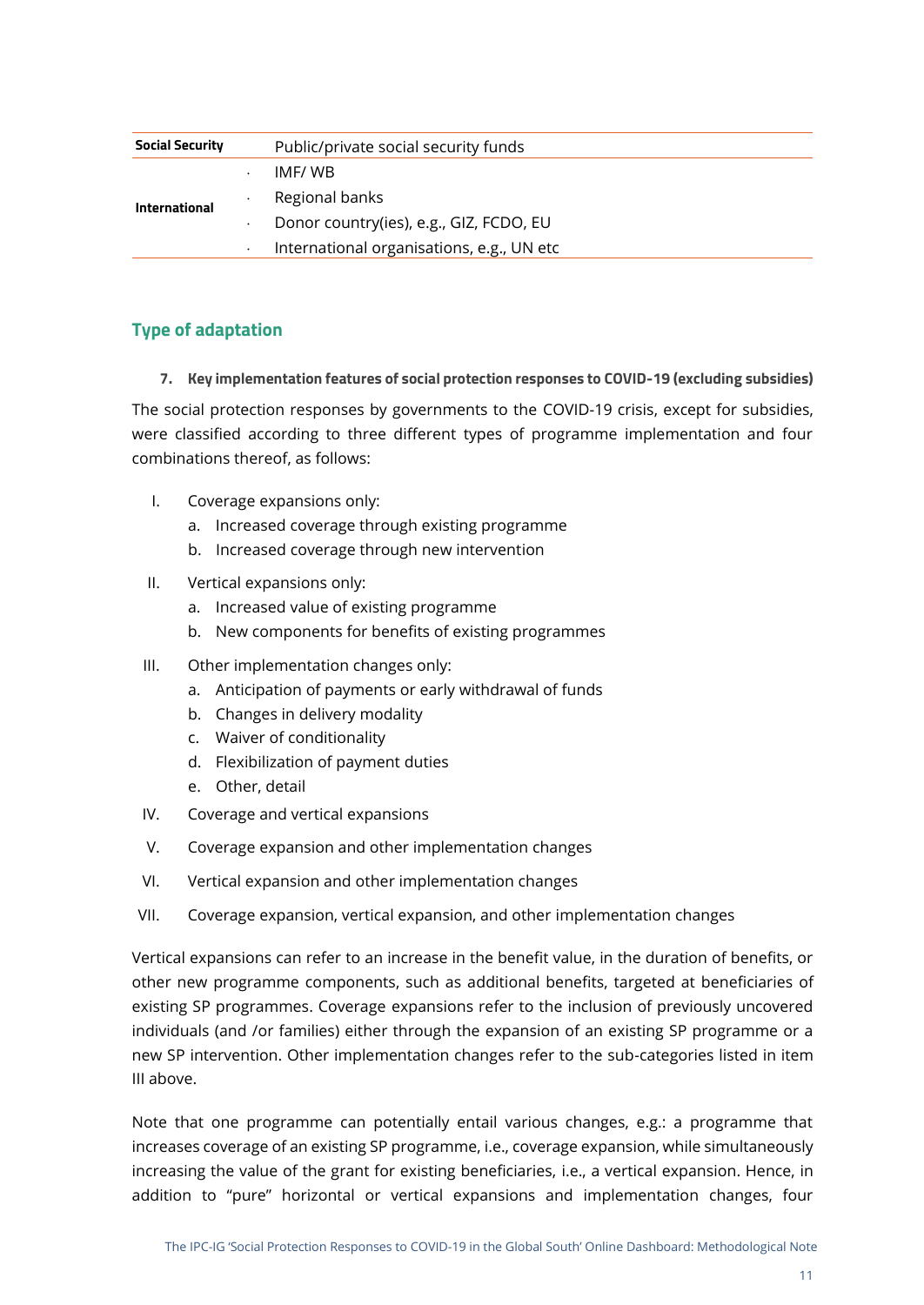additional mixed-type programmes are presented. Note that subsidies are not included in the charts of this indicator but of indicator 6b.

The indicator further disaggregates vertical expansions, coverage expansions, and other implementation changes by type, showing the distribution of the sub-categories under them as listed above in items I to III.

#### <span id="page-11-0"></span>**8. Key implementation features of subsidies**

This indicator details the main characteristics of subsidies adopted in response to COVID-19. First, it shows the types of subsidies according to the classification below:

- I. Public utility: deferral of payment (payment obligation remains)
- II. Public utility: reduction or waiver of payment
- III. Food subsidy/voucher/staples, price control or freeze in food items
- IV. Other subsidies, e.g., fuel, transport
- V. Housing subsidies or rent reduction/waiver
- VI. Rent /tax deferral or loan moratorium (payment obligation remains)
- VII. Tax/loan reduction or waiver
- VIII. Fee waiver on mobile money or internet subsidies (increase in connectivity)

The type of change undergone in the implementation of subsidies is also displayed based on the following classification:

- I. Coverage expansion
- II. Subsidy level increase
- III. Coverage expansion and subsidy level increase (1 and 2 combined)
- IV. Other change

Finally, the indicator also shows the type of targeting approach used in the delivery of subsidies to their intended beneficiaries:

- I. Universal
- II. Targeted
- III. Consumption based, e.g., the social tariffs, or for those consuming below a certain threshold

#### <span id="page-11-1"></span>**Timeliness**

<span id="page-11-2"></span>**9. Number of days between first COVID-19 case in the country and implementation of social protection responses (excluding subsidies) (click on the legend option to change the series)**

This indicator provides a comparison between a benchmark of the COVID-19 pandemic and the implementation of the social protection response by calculating the number of days between the first registered COVID-19 case in the country and the date of implementation of the response.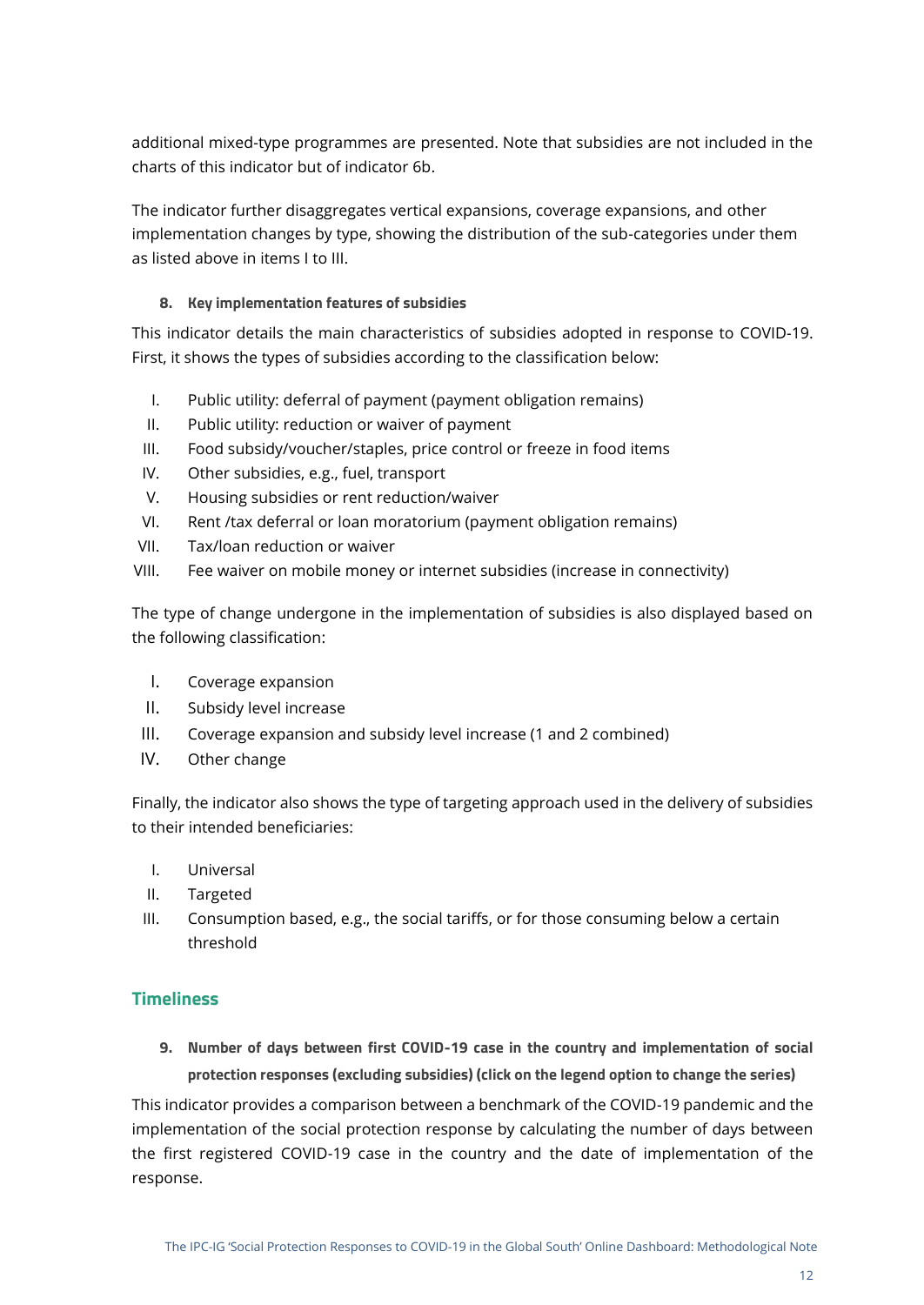As information available on responses' dates of implementation was not always consistently available across sources, responses or countries, the dates of implementation recorded in the tracking matrix can refer to one of the following:

- Exact date of first payment announced by government
- Exact date of first payment announced by press
- Proxy date of first payment, i.e., only month is known
- Date when applications/registration started
- Date of disbursement of the budget

Data on first COVID-19 confirmed case in each country was obtained from the Oxford [Government Response Tracker.](https://covidtracker.bsg.ox.ac.uk/)

#### <span id="page-12-0"></span>**Identification of beneficiaries and application instruments (excluding subsidies)**

#### <span id="page-12-1"></span>**10. a. Identification of potential beneficiaries by type of mechanism**

In the context of horizontal expansions of the number of beneficiaries of SP programmes (existing or new) implemented in response to COVID-19, the main mechanisms used to identify (ex-ante) potential beneficiaries were recorded. This indicator gives a comparative overview of the mechanisms used to identify potential beneficiaries according to the classification below and considers that one response can entail more than one of these mechanisms listed.

- I. Social registry or existing beneficiary databases
- II. Waiting lists or list of persons graduated in existing beneficiary databases
- III. Civil registry
- IV. Social security, employee records or tax database
- V. Informal workers or self-employed workers registry
- VI. Open registration
- VII. Other

Note that this indicator does not include subsidies.

#### **10. b. Application and enrolment by type of mechanism**

<span id="page-12-2"></span>The frequency of different application and enrolment mechanisms for coverage expansions is shown in this indicator. The available instruments for beneficiary application or enrolment in the SP responses were mapped following the classification below:

- I. Manual self-registration by applicant and potential beneficiary via paper-based registration form and hard copies of personal documents
- II. Manual registration through outreach or enrolment campaign by, for example, programme staff
- III. Manual self-registration by applicant and potential beneficiary via web portal or e-mail registration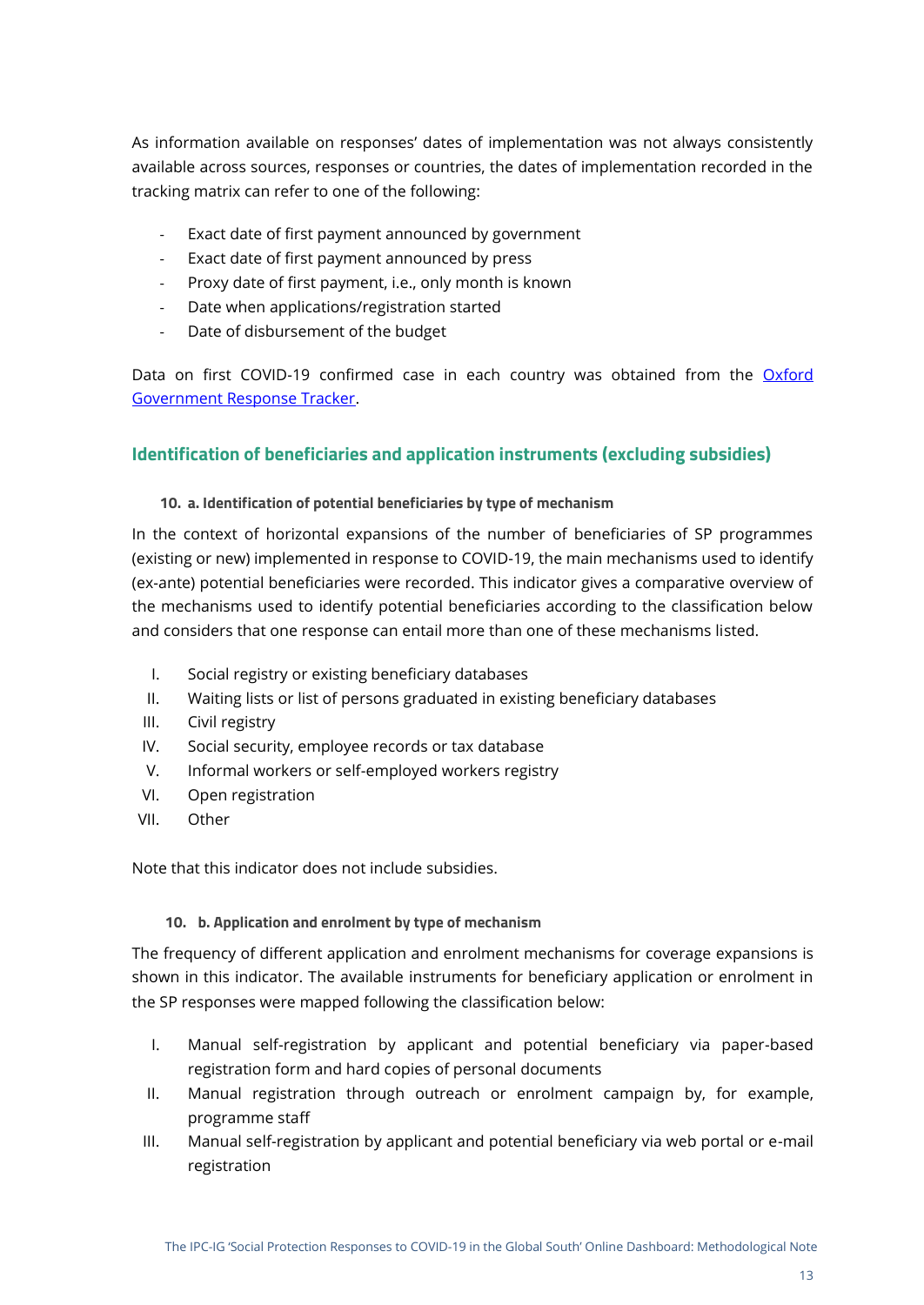- IV. Manual self-registration by applicant and potential beneficiary via mobile platforms, e.g.: SMS, USSD, WhatsApp, etc.
- V. Other
- <span id="page-13-0"></span>VI. No application needed

#### **Delivery mechanisms**

<span id="page-13-1"></span>**11. For cash-based measures: Benefit payment/delivery by type of mechanism**

The frequency of payment/delivery mechanism for cash-based coverage expansions is shown in this indicator. The mechanism was, if applicable, recorded for each measure, according to the classification below:

- I. Manual cash payment
- II. Cheque
- III. Paper-based voucher
- IV. Electronic voucher or payment cards
- V. Electronic transfer into personal bank account
- VI. Mobile money, including one-time PIN sent to mobile phones
- <span id="page-13-2"></span>VII. Other

#### **Coverage**

#### <span id="page-13-3"></span>**12. Social assistance estimated coverage expansions**

<span id="page-13-4"></span>**13. Social insurance and labour market interventions estimated coverage expansions**

Indicators 12 and 13 show coverage expansion estimates as share of the population or labour force. For all coverage expansions (excluding subsidies), the number of new SP beneficiaries was compiled (new coverage) together with the latest available data on countries' total population and labour force. In addition, if a new (emergency) programme encompasses an existing programme, such that beneficiaries of this programme benefit from a temporary vertical expansion (benefit increase), the previous number of beneficiaries and coverage share of that programme were also compiled (previous coverage). Auxílio Emergencial in Brazil, for example, covered beneficiaries of the existing programme Bolsa Família, and additional beneficiaries previously uncovered under Bolsa Família.

In the case of social assistance programmes targeting individuals rather than households, for which no estimate of the number of households reached was available, coverage was calculated assuming that each beneficiary was from a different household, and that the benefit equally benefited all household members. Thus, population coverage estimates were calculated as the number of individual beneficiaries multiplied by the average household size and divided by the total population of the country, which corresponds to an upper-bound estimate of actual coverage. For this calculation, the latest available data on average household size and total population were compiled for each country.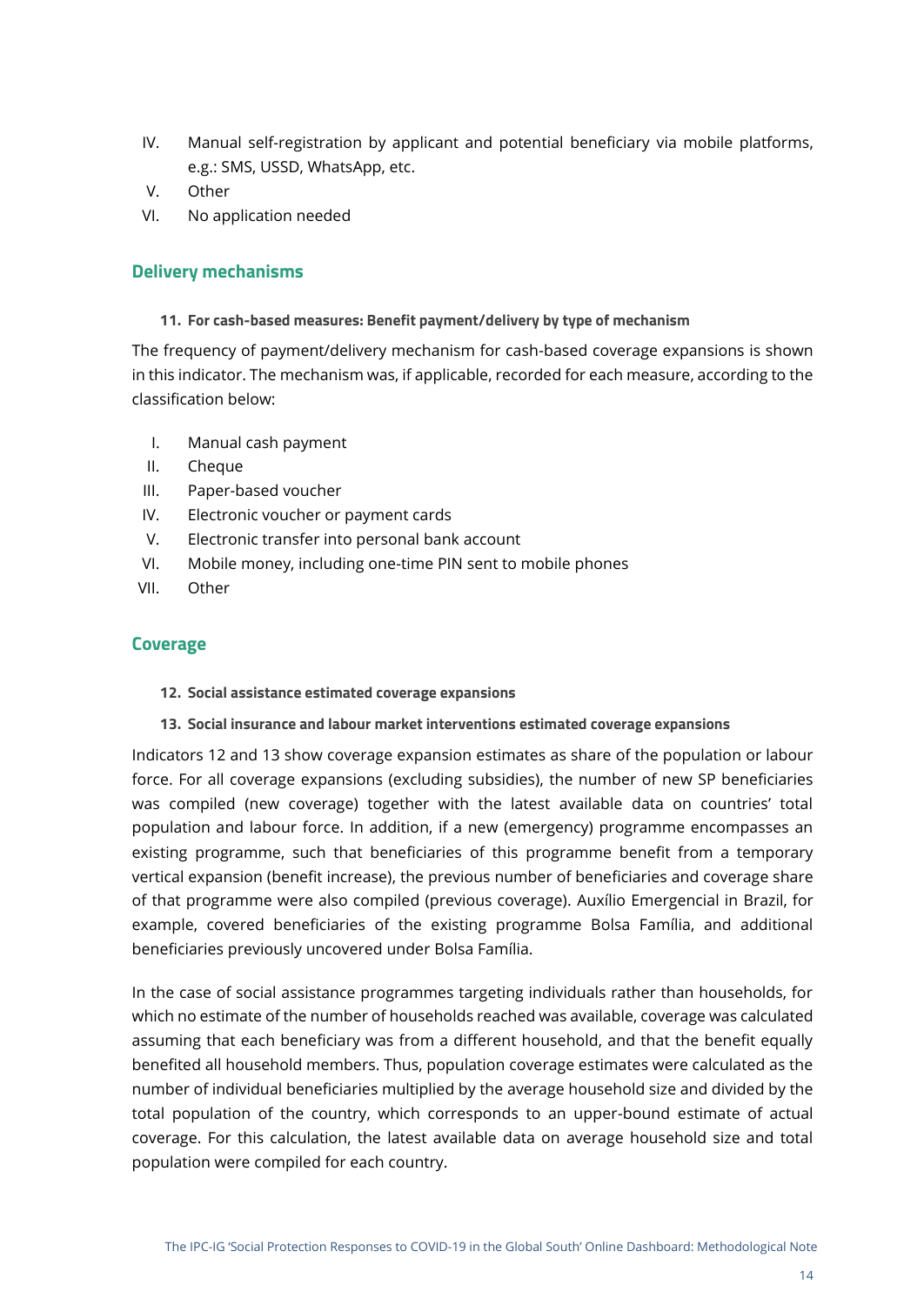When compiling data on the number of beneficiaries of SP responses to COVID-19, data was also collected on whether the coverage estimate was only an announcement by the government, or an actual observed number of beneficiaries reported after implementation. This information is available in the [tracking matrix excel file.](https://docs.google.com/spreadsheets/d/1RDTafJTeJX9tdM_6aCToTRmb8M3JiJyQ/edit#gid=262170207)

The programmes in the figure are ordered from the largest increase in coverage in response to COVID-19 to the smallest. To see all programmes included in the chart, scroll-down the screen using the bar on the right or use 'focus mode'.

#### <span id="page-14-0"></span>**14. Social assistance coverage versus adequacy**

The chart shows the relationship between coverage and adequacy for responses with both data available in the tracking matrix. Coverage of the response as share of the total country population is in the x-axis, and maximum monthly household benefit amount as share of GDP per capita, in monthly units, is in the y-axis.

Each bubble represents one social protection response; when the mouse hovers over the bubbles, a tooltip with the response's name, country and data appears. For better visualization of the chart, use 'focus-mode' (button on the top-right of the chart).

#### <span id="page-14-1"></span>**Adequacy of benefits**

### <span id="page-14-2"></span>**15. Social assistance (cash transfers) maximum monthly household benefit amounts in USD PPPs by country and programme and number of days beneficiaries are covered against poverty**

The blue series in this indicator is derived from the data collected on the benefit levels of coverage expansions in social assistance responses to COVID-19, in each country's respective local currency unit. The local currency units were converted to 2017 USD PPP values for comparison purposes, and results were brought to 2020 values using United States inflation data for 2017 to 2019. Benefit values were also converted to monthly units when benefits were disbursed weekly, fortnightly, or bimonthly, for example, and whenever the benefit was variable over time or for different categories of beneficiaries, the maximum benefit value was considered.

The green series, shows the number of days beneficiaries are protected against poverty based on the following formula:

Number of days = 
$$
\frac{\text{(benefit in USD PPP} \times \text{duration (in months)} \times \text{number of beneficial} \times \text{number of beneficial} \times \text{number of beneficial} \times \text{number of beneficial} \times \text{number of beneficial} \times \text{number of beneficial} \times \text{number of beneficial} \times \text{number of beneficial} \times \text{number of beneficial} \times \text{number of beneficial} \times \text{number of beneficial} \times \text{number of beneficial} \times \text{number of beneficial} \times \text{number of beneficial} \times \text{number of beneficial} \times \text{number of beneficial} \times \text{number of beneficial} \times \text{number of beneficial} \times \text{number of beneficial} \times \text{number of beneficial} \times \text{number of beneficial} \times \text{number of beneficial} \times \text{number of beneficial} \times \text{number of beneficial} \times \text{number of beneficial} \times \text{number of beneficial} \times \text{number of beneficial} \times \text{number of beneficial} \times \text{number of beneficial} \times \text{number of beneficial} \times \text{number of beneficial} \times \text{number of beneficial} \times \text{number of beneficial} \times \text{number of beneficial} \times \text{number of beneficial} \times \text{number of beneficial} \times \text{number of beneficial} \times \text{number of beneficial} \times \text{number of beneficial} \times \text{number of beneficial} \times \text{number of beneficial} \times \text{number of beneficial} \times \text{number of beneficial} \times \text{number of beneficial} \times \text{number of beneficial} \times \text{number of beneficial} \times \text{number of beneficial} \times \text{number of beneficial} \times \text{number of beneficial} \times \text{number of beneficial} \times \text{number of beneficial} \times \text{number of beneficial} \times \text{number of beneficial} \times \text{number of beneficial} \times \text{number of beneficial} \times \text{number of beneficial} \times \text{number of beneficial} \times \text{number of beneficial} \times \text{number of beneficial} \times \text{number of beneficial} \times \text{number of beneficial} \times \text{number of beneficial} \times \text{number of beneficial} \times \text{number of traditional provided by the original image.}
$$

International poverty lines:<sup>1</sup>

- Low-income countries: \$1,90

<sup>&</sup>lt;sup>1</sup> See more information here[: https://blogs.worldbank.org/developmenttalk/richer-array-international-poverty-lines](https://blogs.worldbank.org/developmenttalk/richer-array-international-poverty-lines)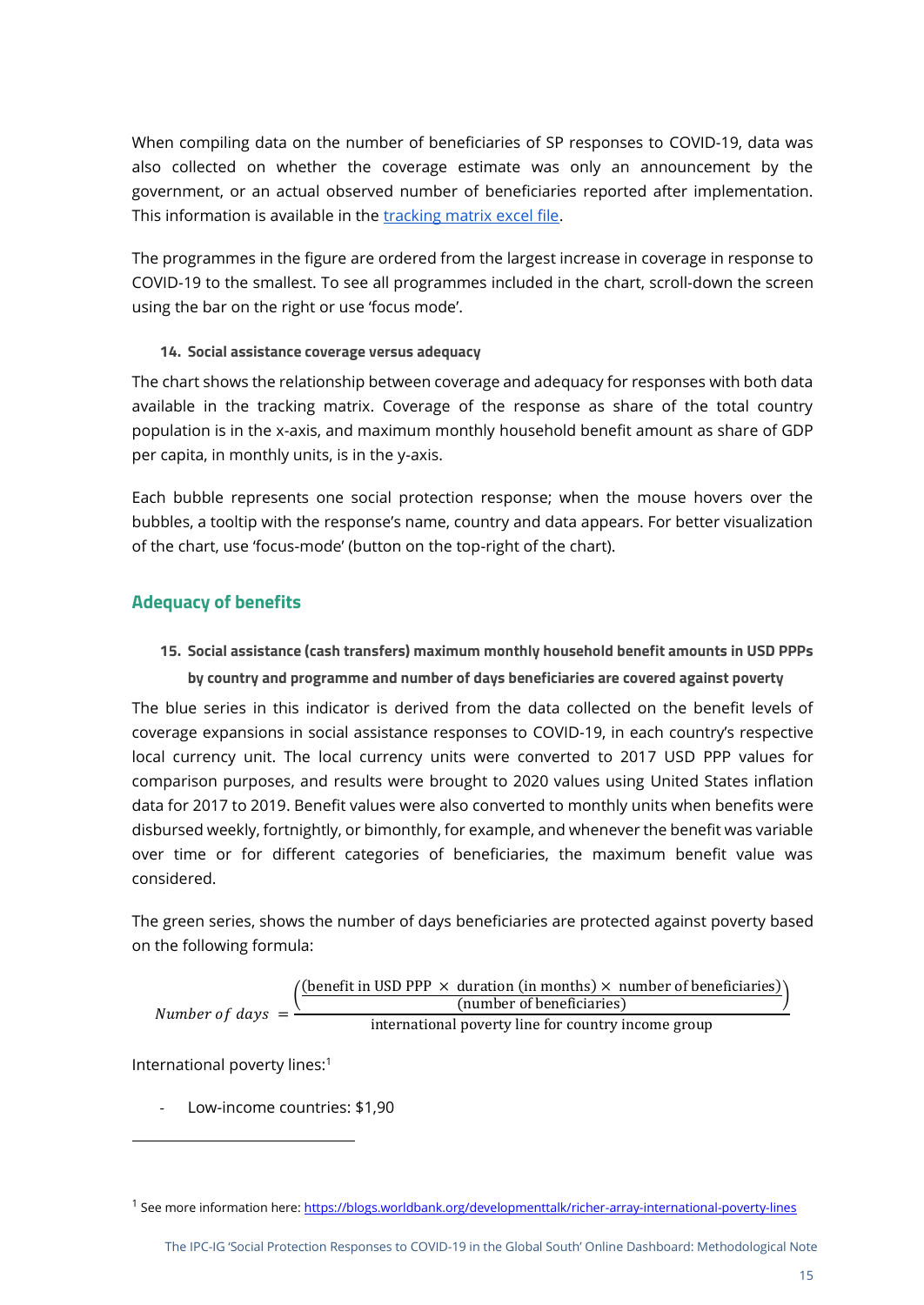- Lower-middle income countries: \$3,20
- Upper-middle income countries: \$5,50
- High-income countries: \$21,70

To see all programmes included in the chart, scroll-down the screen using the bar on the right or use 'focus mode'.

## <span id="page-15-0"></span>**16. Social assistance (cash transfer) maximum monthly household benefit amounts as share of average monthly household income or consumption by country and programme**

Similar to indicator 15, this indicator is also derived from the data collected on the benefit levels of horizontal expansions in social assistance responses, in each country's respective local currency. Benefit values were also converted to monthly units when benefits were disbursed weekly, fortnightly, or bimonthly, for example, and whenever the benefit was variable over time or for different categories of beneficiaries, the maximum benefit value was considered.

However, for this indicator, additional country-level data were compiled to calculate adequacy as follows:

- I. National average monthly household income and consumption expenditure for all households
- II. National average monthly household income and consumption expenditure for households in the bottom quintile

Data from the latest available household survey were used as the basis for this indicator's calculation, and the monetary values were inflated until year 2019. For some countries, these data were not available online. Hence, this analysis could not be performed for all the countries in the same manner.

For countries in the Sub-Saharan Africa sub-region, the calculation of this indicator was not based on the abovementioned household data, due to issues of data availability for some countries, but, instead, on GNI per capita for year 2019, in monthly values.

To see all programmes included in the chart, scroll-down the screen using the bar on the right or use 'focus-mode'.

### <span id="page-15-1"></span>**17. Benefits of cash-based social insurance and labour market interventions as share of average wages by country and programme**

This indicator is derived from the data collected on the benefit levels of horizontal expansions in social insurance and labour market interventions, in each country's respective local currency. Additional national household data on wages were compiled for calculating adequacy, as follows:

I. National average monthly wage/earnings for all workers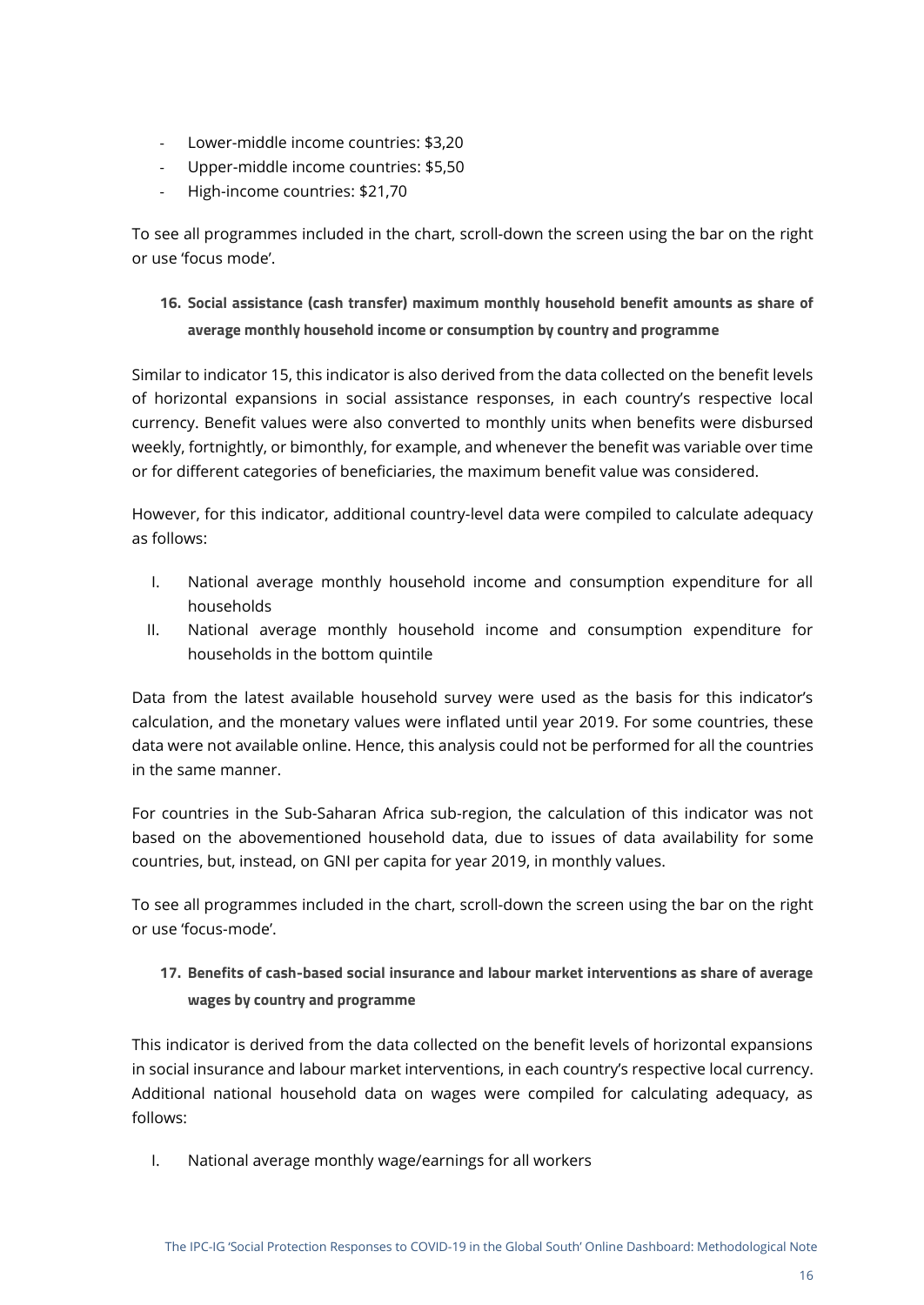As for indicator 16, the monetary values from household survey indicators were inflated until year 2019. For some countries, data on wages/earnings was not found causing a gap in this indicator even when data were available on the level of benefit in local currency units.

To see all programmes included in the chart, scroll-down the screen using the bar on the right or use 'focus-mode'.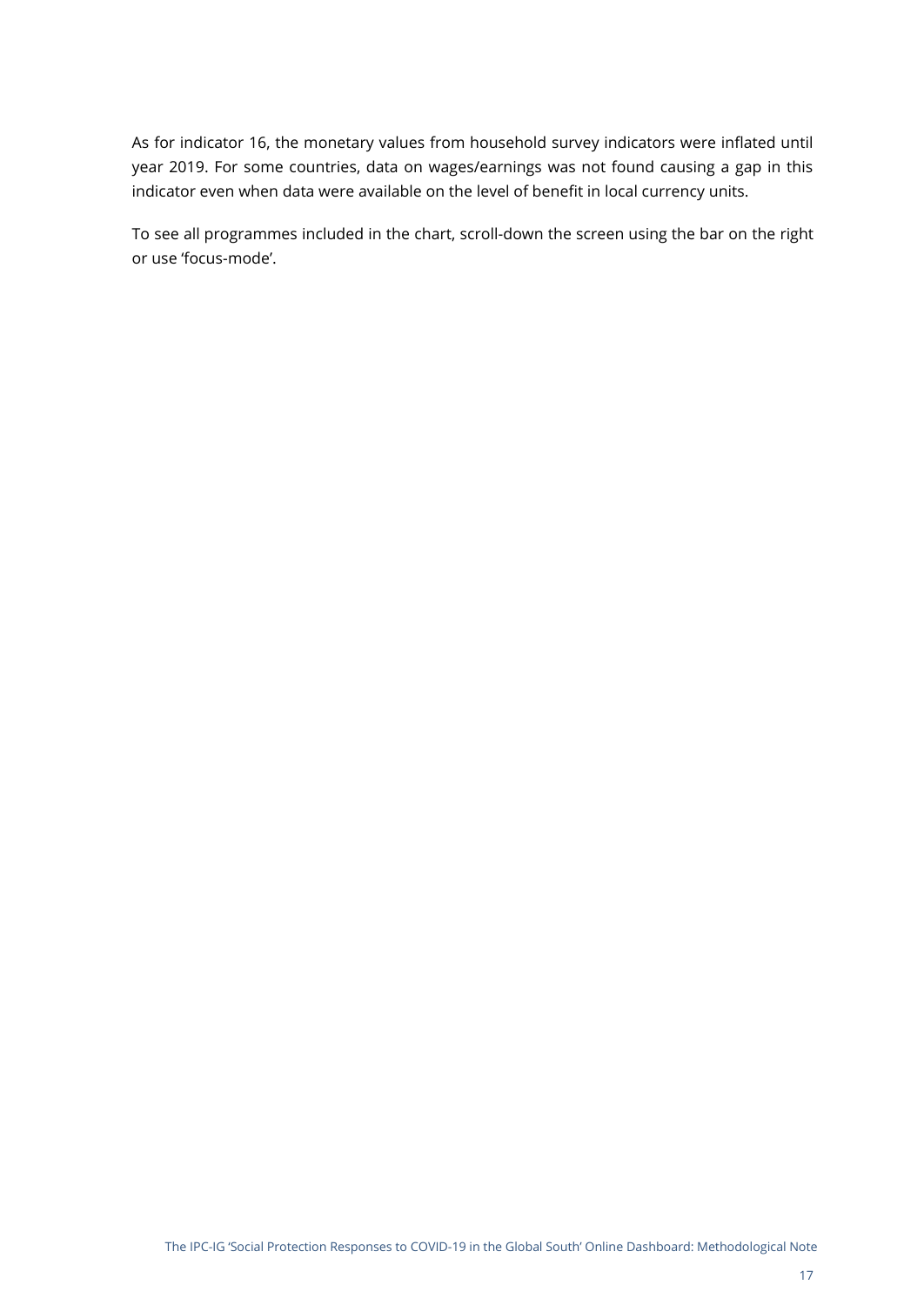## <span id="page-17-0"></span>**Tab 2: Summary table of social protection responses to COVID-19 in the Global South**

A few selected variables from the tracking matrix were included in the dashboard to provide an overview or summary of the responses mapped, see their details in [Table 4.](#page-17-1)

| Variable name                             | <b>Description/codebook</b>                                                                        |  |  |  |
|-------------------------------------------|----------------------------------------------------------------------------------------------------|--|--|--|
|                                           | Asia Pacific<br>1.                                                                                 |  |  |  |
| <b>Region</b>                             | Africa and Middle East<br>2.                                                                       |  |  |  |
|                                           | Latin America and the Caribbean<br>3.                                                              |  |  |  |
|                                           | East Asia and Pacific<br>1.                                                                        |  |  |  |
|                                           | South Asia<br>2.                                                                                   |  |  |  |
| Sub-region                                | Middle East and North Africa<br>3.                                                                 |  |  |  |
|                                           | Sub-Saharan Africa<br>4.                                                                           |  |  |  |
|                                           | 5.<br>South America                                                                                |  |  |  |
|                                           | 6.<br>Central America and the Caribbean                                                            |  |  |  |
| Country                                   | See list in Table 5                                                                                |  |  |  |
| Name of the intervention or               |                                                                                                    |  |  |  |
| programme                                 | Open field                                                                                         |  |  |  |
| <b>SP Component</b>                       | See list in indicator 3                                                                            |  |  |  |
| <b>SP</b> instrument                      | See list in indicator 5                                                                            |  |  |  |
|                                           | Formal workers<br>1.                                                                               |  |  |  |
|                                           | Informal workers<br>2.                                                                             |  |  |  |
|                                           | Both formal and informal workers<br>3.                                                             |  |  |  |
| <b>Main target group</b>                  | Categorical, e.g.: children elderly, disabled, refugees, IDPs.<br>4.                               |  |  |  |
|                                           | Poor and vulnerable households<br>5.                                                               |  |  |  |
|                                           | 6.<br>Universal                                                                                    |  |  |  |
|                                           | Social registry or existing beneficiary databases,<br>1.                                           |  |  |  |
|                                           | Waiting lists or lists of persons graduated in existing beneficiary<br>2.                          |  |  |  |
|                                           | databases.                                                                                         |  |  |  |
| <b>Mechanism of identification</b>        | Civil registry,<br>3.                                                                              |  |  |  |
| of beneficiaries                          | Social security, employee records or tax database,<br>4.                                           |  |  |  |
|                                           | Informal workers or self-employed workers registry,<br>5.                                          |  |  |  |
|                                           | 6.<br>Open registration,                                                                           |  |  |  |
|                                           | 7.<br>Others                                                                                       |  |  |  |
|                                           | Manual self-registration by applicant/potential beneficiary via<br>1.                              |  |  |  |
|                                           | paper-based registration form and hard copies of personal                                          |  |  |  |
| <b>Application/enrolment</b><br>mechanism | documents,                                                                                         |  |  |  |
|                                           | Manual registration through outreach or enrolment drive by, for<br>2.<br>example, programme staff, |  |  |  |

<span id="page-17-1"></span>*Table 4 Details on variables included in summary table*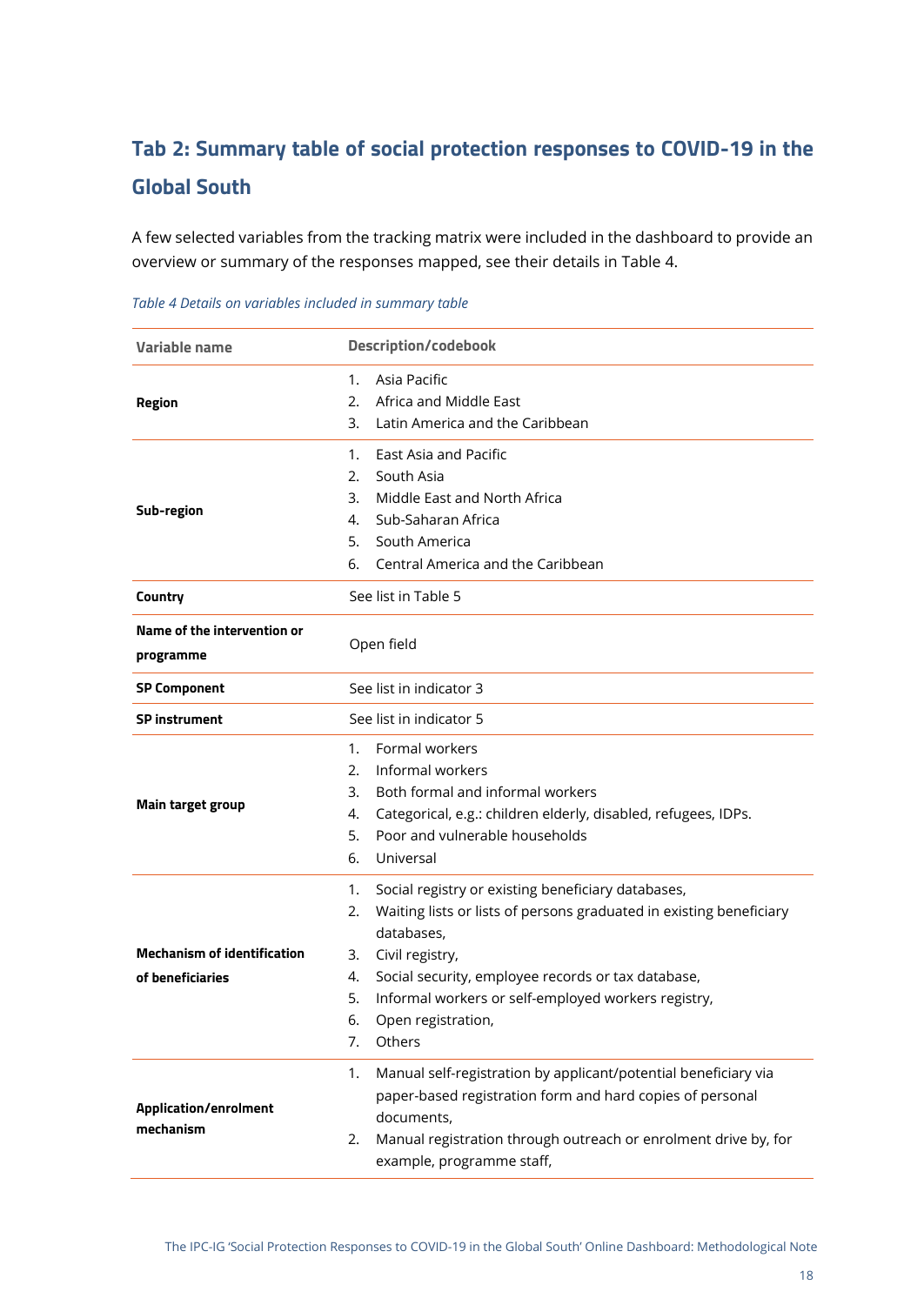|                                       | Manual self-registration by applicant/potential beneficiary via web<br>3.<br>portal or e-mail registration,<br>Manual self-registration by applicant/potential beneficiary via<br>4.<br>mobile platforms, e.g.: SMS, USSD, WhatsApp, etc.,<br>No application needed<br>5.<br>Other<br>6. |
|---------------------------------------|------------------------------------------------------------------------------------------------------------------------------------------------------------------------------------------------------------------------------------------------------------------------------------------|
| <b>Duration</b>                       | For temporary programmes, data were collected for their duration, in<br>months. One-off benefits are coded as 1. Zero indicates information<br>on duration was not found or is not applicable.                                                                                           |
| <b>Frequency of payment</b>           | One off<br>$1_{\cdot}$<br>2.<br>Every 15 days<br>3.<br>Monthly<br>Bimonthly<br>4.<br>5.<br>Quarterly<br>Yearly<br>6.<br>Ad hoc (irregular frequency)<br>7.                                                                                                                               |
| Short description of the<br>programme | Open field                                                                                                                                                                                                                                                                               |
| Date of last update                   | DD/MM/YYYY                                                                                                                                                                                                                                                                               |

For some variables, the codes NA (not applicable) and TBV (to be verified) may also appear in the table accordingly.

## <span id="page-18-0"></span>**List of Countries in the Dashboard by Region, Sub-Region, Country-Income Groups and FCAS**

Of the 130 countries included in the mapping, 122 are part of the Global South, defined as d[e](https://www.un.org/development/desa/dpad/wp-content/uploads/sites/45/WESP2020_Annex.pdf)veloping countries according to the [UN World Economic Situation and Prospects 2020.](https://www.un.org/development/desa/dpad/wp-content/uploads/sites/45/WESP2020_Annex.pdf) The regions were defined in line with **UNICEF's regional classifications**. Below, the country classification by income group is detailed according to the World Bank country classification by [income,](https://datahelpdesk.worldbank.org/knowledgebase/articles/906519-world-bank-country-and-lending-groups) as well as the classification of [fragile and conflict-affected](https://www.worldbank.org/en/topic/fragilityconflictviolence/brief/harmonized-list-of-fragile-situations) states (FCAS).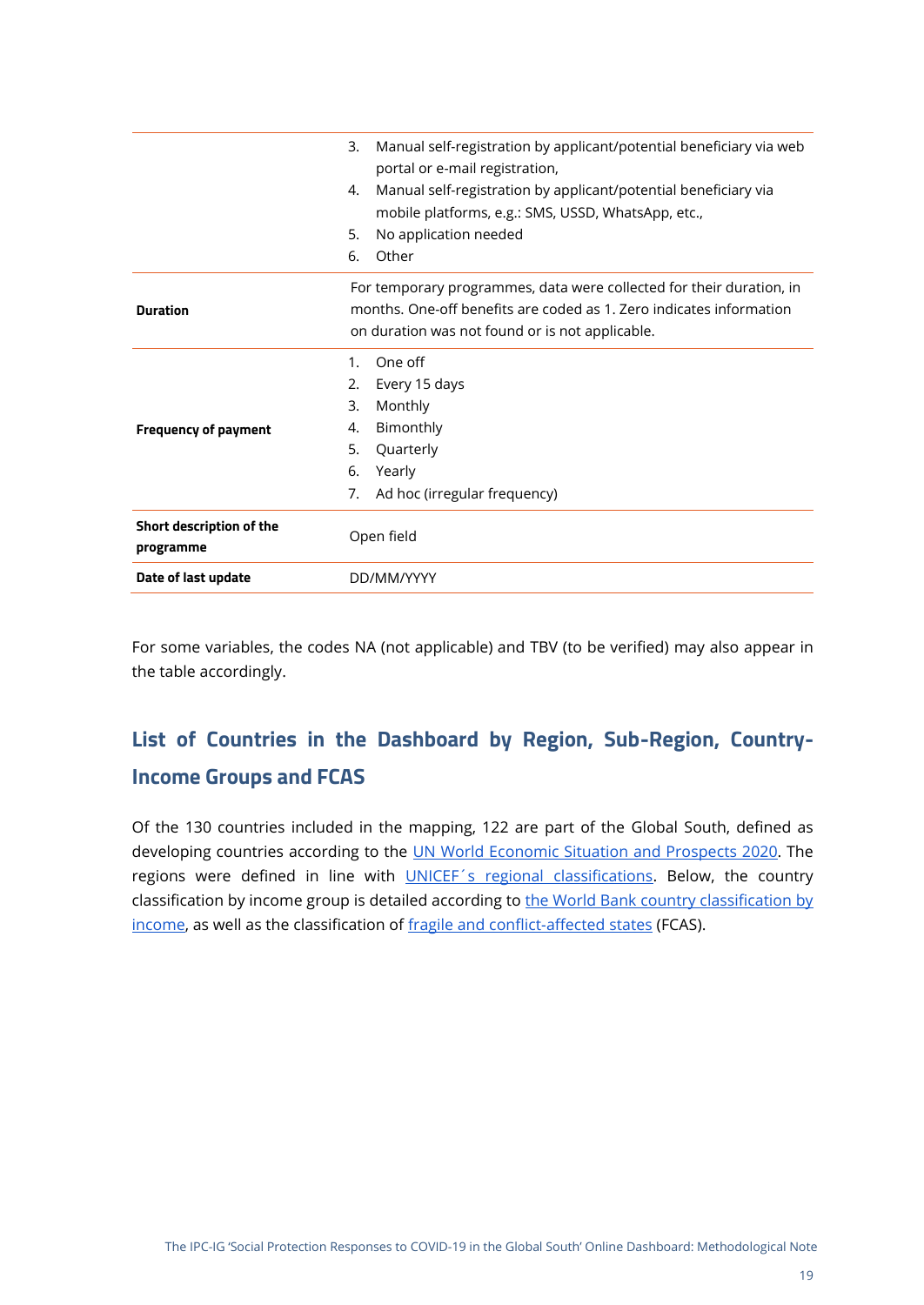#### *Table 5 List of countries*

<span id="page-19-0"></span>

| <b>Region</b>     | <b>Sub-Region</b>     | <b>Country-Income Group</b> | Country                                                                                                                                                                                                                                    |
|-------------------|-----------------------|-----------------------------|--------------------------------------------------------------------------------------------------------------------------------------------------------------------------------------------------------------------------------------------|
|                   |                       | Low-income (21)             | Burkina Faso, Chad, Democratic Republic of the Congo, Eritrea, Ethiopia, The<br>Gambia, Guinea, Guinea-Bissau, Liberia. Madagascar, Malawi, Mali,<br>Mozambique, Niger, Rwanda, Sierra Leone, Somalia, South Sudan, Sudan,<br>Togo, Uganda |
|                   | Sub-Saharan Africa    | Lower-middle income (17)    | Angola, Benin, Cabo Verde, Cameroon, Republic of Congo, Côte d'Ivoire,<br>Eswatini, Ghana, Kenya, Lesotho, Mauritania, Nigeria, Sao Tome and<br>Principe, Senegal, Tanzania, Zanzibar, Zambia, Zimbabwe                                    |
| Africa and Middle |                       | Upper middle-income (5)     | Botswana, Equatorial Guinea, Gabon, Namibia, South Africa                                                                                                                                                                                  |
| East              |                       | High-income (2)             | Mauritius, Seychelles                                                                                                                                                                                                                      |
|                   |                       | Low-income (2)              | Syrian Arab Republic, Yemen                                                                                                                                                                                                                |
|                   | Middle East and North | Lower-middle income (6)     | Djibouti, Egypt, Morocco, Occupied Palestinian Territories, Sudan, Tunisia                                                                                                                                                                 |
|                   | Africa                | Upper middle-income (6)     | Algeria, Islamic Republic of Iran, Iraq, Jordan, Lebanon, Libya                                                                                                                                                                            |
|                   |                       | High-income (6)             | Bahrain, Kingdom of Saudi Arabia, Kuwait, Oman, Qatar, United Arab<br>Emirates (UAE)                                                                                                                                                       |
|                   |                       | Low-income                  | $\blacksquare$                                                                                                                                                                                                                             |
|                   | East Asia and Pacific | Lower-middle income (11)    | Cambodia, Lao People's Democratic Republic, Federated States of Micronesia,<br>Mongolia, Myanmar, Papua New Guinea, Philippines, Solomon Islands, Timor-<br>Leste, Vanuatu, Viet Nam                                                       |
| Asia Pacific      |                       | Upper middle-income (9)     | China, Cook Islands, Fiji, Indonesia, Malaysia, Samoa, Thailand, Tonga,<br>Tuvalu                                                                                                                                                          |
|                   |                       | High-income (1)             | Brunei Darussalam                                                                                                                                                                                                                          |
|                   |                       | Low income (1)              | Afghanistan                                                                                                                                                                                                                                |
|                   | South Asia            | Lower-middle income (6)     | Bangladesh, Bhutan, India, Nepal, Pakistan, Sri Lanka                                                                                                                                                                                      |
|                   |                       | Upper middle-income (1)     | Maldives                                                                                                                                                                                                                                   |
|                   |                       | High-income                 |                                                                                                                                                                                                                                            |

The IPC-IG 'Social Protection Responses to COVID-19 in the Global South' Online Dashboard: Methodological Note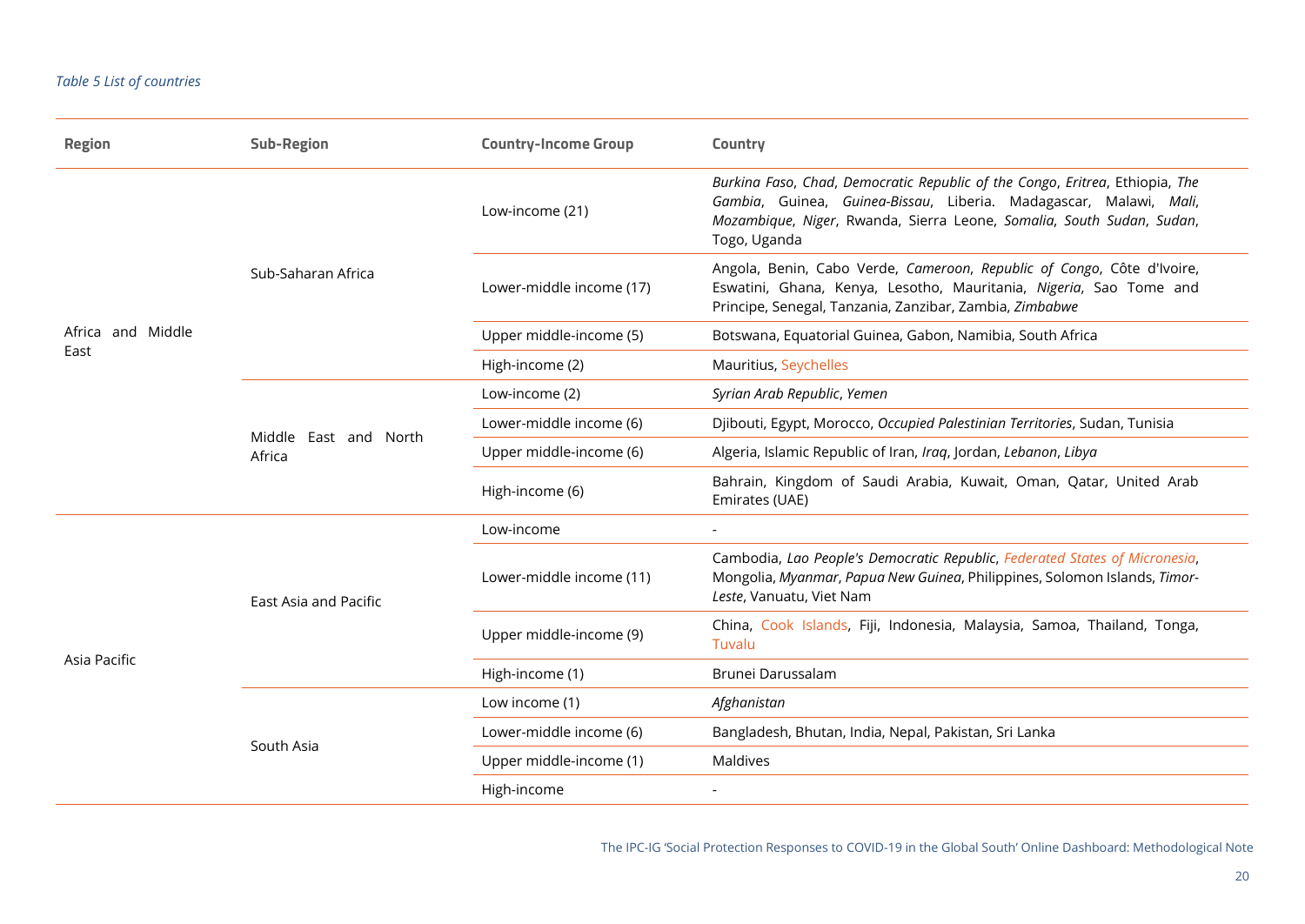|                   | South America                                  | Low-income               | $\overline{\phantom{a}}$                                                                                                                                                                  |
|-------------------|------------------------------------------------|--------------------------|-------------------------------------------------------------------------------------------------------------------------------------------------------------------------------------------|
|                   |                                                | Lower-middle income (1)  | Bolivia                                                                                                                                                                                   |
|                   |                                                | Upper middle-income (8)  | Argentina, Brazil, Colombia, Ecuador, Paraguay, Peru, Suriname, Venezuela                                                                                                                 |
|                   |                                                | High-income (2)          | Chile, Uruguay                                                                                                                                                                            |
| Latin America and |                                                | Low-income (1)           | Haiti                                                                                                                                                                                     |
| the Caribbean     |                                                | Lower-middle income (3)  | El Salvador, Honduras, Nicaragua                                                                                                                                                          |
|                   | Central America (+Mexico)<br>and the Caribbean | Upper middle-income (11) | Belize, Costa Rica, Cuba, Dominica, Dominican Republic, Grenada,<br>Guatemala, Guyana, Jamaica, Mexico, St Lucia                                                                          |
|                   |                                                | High-income (11)         | Anguilla, Antigua e Barbuda, Aruba, The Bahamas, Barbados, British Virgin<br>Islands, Cayman Islands, Curaçao, Panama, St Martin, St Kitts and Nevis,<br>Trinidad and Tobago, Montserrat* |

Notes: Orange font indicates countries that are not classified as developing countries by the UN. Italic font indicates FCAS. \*For Montserrat, the UN classification is not available; instead, the income group was estimated by looking at the country's [GNI p.c. n](https://unstats.un.org/unsd/snaama/CountryProfile)umbers and comparing it to the World Bank [income categories.](https://datahelpdesk.worldbank.org/knowledgebase/articles/906519-world-bank-country-and-lending-groups)